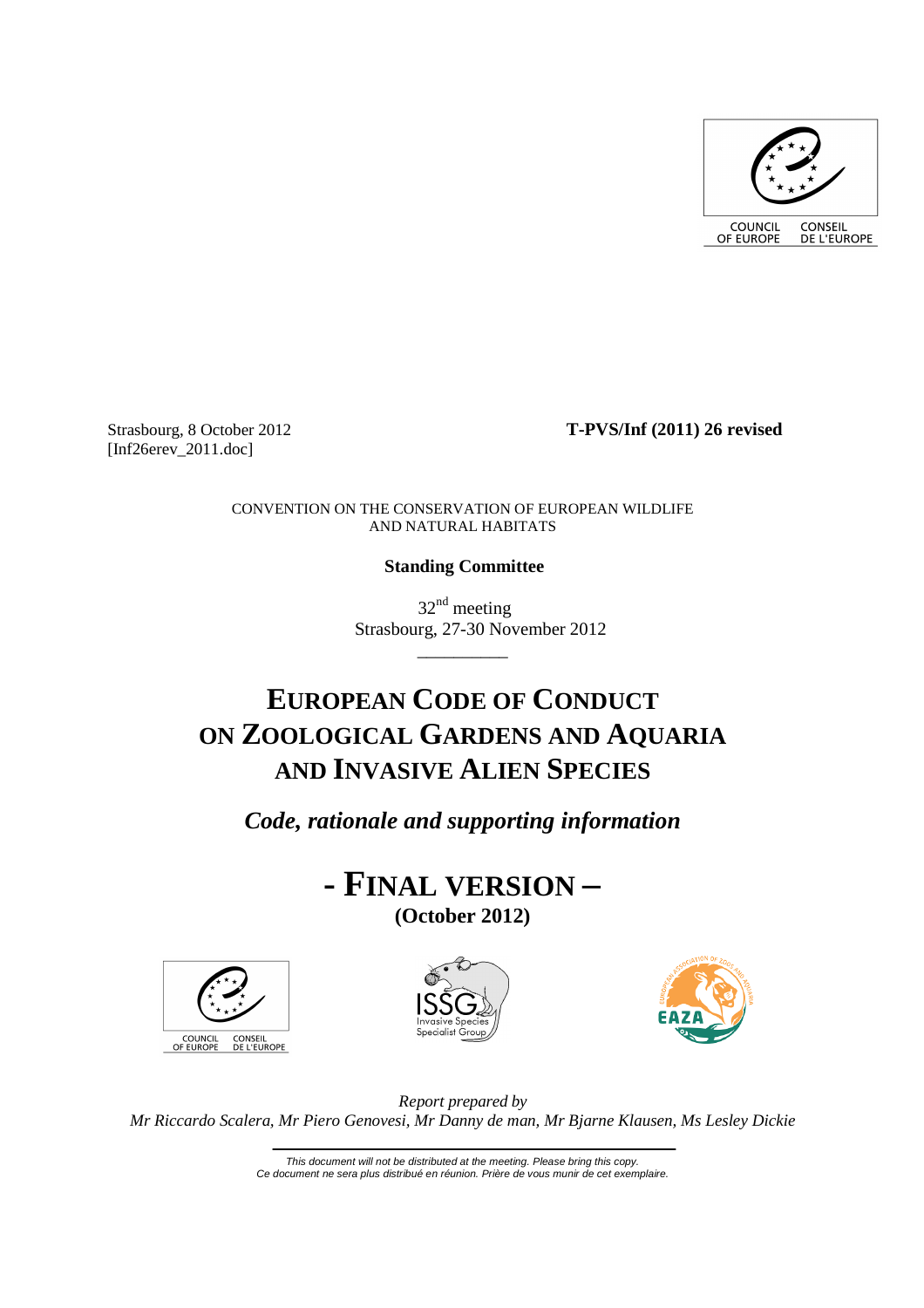# **INDEX**

| 1. |                                                                                |
|----|--------------------------------------------------------------------------------|
|    | 1.1                                                                            |
| 2. |                                                                                |
| 3. |                                                                                |
|    | 3.1                                                                            |
|    | 3.2                                                                            |
|    |                                                                                |
|    | 3.3 The multifaceted role of zoological gardens and aquaria in conservation 11 |
| 4. |                                                                                |
|    | 4.1                                                                            |
|    | 4.2                                                                            |
| 5. |                                                                                |
|    | 5.1                                                                            |
|    |                                                                                |
|    |                                                                                |
|    |                                                                                |
|    |                                                                                |
| 6. |                                                                                |
| 7. |                                                                                |
|    | <b>APPENDIX:</b>                                                               |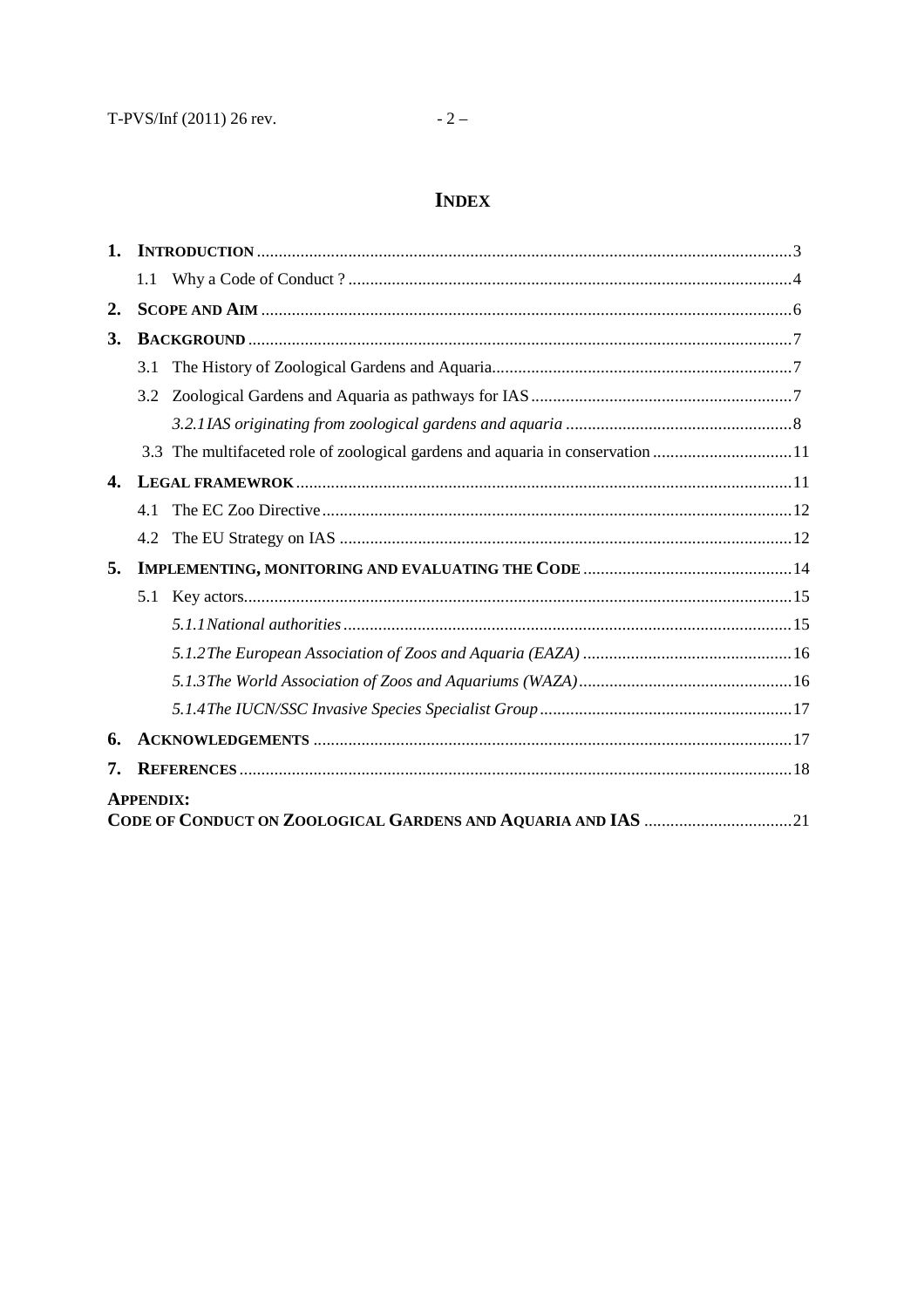*N.B. The present document is meant to provide the rationale and additional information to the "European code of conduct on zoological gardens and aquaria and invasive alien species" appended* 

*It should be formally noted here that zoos and aquariums present a low risk in relation to Invasive Alien Species.* 

#### **1. INTRODUCTION**

As highlighted in the *Millennium Ecosystem Assessment*<sup>1</sup>, invasive alien species (IAS) are one of the most important direct drivers of biodiversity loss and ecosystem service changes. IAS are widely recognised as a major threat to biodiversity on a global scale - together with overexploitation, pollution, habitat destruction and climate change - and the greatest threat to fragile ecosystems such as islands. Biological invasions not only constitute one of the most pervasive global threats to biodiversity (apart from the cost in terms of biodiversity loss), IAS can also have an adverse impact on human life and health, and cause serious economic damage, endangering the ecosystem services we rely on and affect negatively many socio-economic interests, including agriculture, forestry and fisheries. Past introductions have usually occurred with little awareness of the potential negative consequences of IAS, but in recent times the true extent of their threat, posed in both ecological terms and socio-economic terms, has become better understood. For example, of the 395 European native species listed as critically endangered by the IUCN Red List of Threatened Species, 134 are in danger due to the impacts of IAS and possibly other factors<sup>2</sup>. In terms of economic impact, at the European level it has been estimated that damage caused by IAS exceeds 12 billion Euros a year (Kettunen et al. 2009).

Today, several strategies have been developed and implemented to deal with IAS (e.g. eradication, control, containment) yet prevention is unanimously acknowledged as the best available management option, when feasible. In this context, once the main pathways are identified, controlling the key entry routes is considered the most effective way of tackling the threats from IAS. For this reason several codes of conduct or similar "incitative" voluntary instruments are being developed with different industries and activities (i.e. the horticulture and the pet industry, which are considered, together with species arriving accidentally via normal trade and tourism, the main pathways of entry of IAS into Europe).

The Bern Convention has thus embarked in the drafting of a series of codes of conduct covering a number of activities linked with plants and animals, namely "Horticulture and IAS", and has ready for adoption by the Standing Committee of the Convention "Hunting and IAS" and "Pets and IAS". The other codes in preparation focus on "Botanical Gardens" and "Recreational Fishing". At the same time the Convention is also working on "Guidelines for protected areas management and IAS". All these codes intend to mobilise a number of professionals that are linked to trade, exhibition, or sale of wild plants and animals (plus hunters, anglers and managers of protected areas) in the hope that, because of their genuine interest in conservation, they will be good allies in fighting IAS introduction and spread.

The development of these codes is in line with Aichi Target 9 of the Strategic Plan for biodiversity 2011–2020, adopted during the tenth meeting of the Conference of the Parties of the Convention on Biological Diversity (CBD COP10, which took place in Nagoya, Aichi Prefecture, Japan, in October 2010). Aichi Target 9 states that "by 2020, invasive alien species and pathways are identified and prioritized, priority species are controlled or eradicated, and measures are in place to manage pathways to prevent their introduction and establishment". The same target - with a slight modification at the end to focus on new threats - has been embodied by the European Commission in its recent Communication "Our

 1 Millennium Ecosystem Assessment, 2005. Ecosystems and Human Well-being: Biodiversity Synthesis. World Resources Institute, Washington, DC.

<sup>&</sup>lt;sup>2</sup> IUCN 2011. IUCN Red List of Threatened Species. Version 2011.2. <www.iucnredlist.org>. Downloaded on 24 March 2012.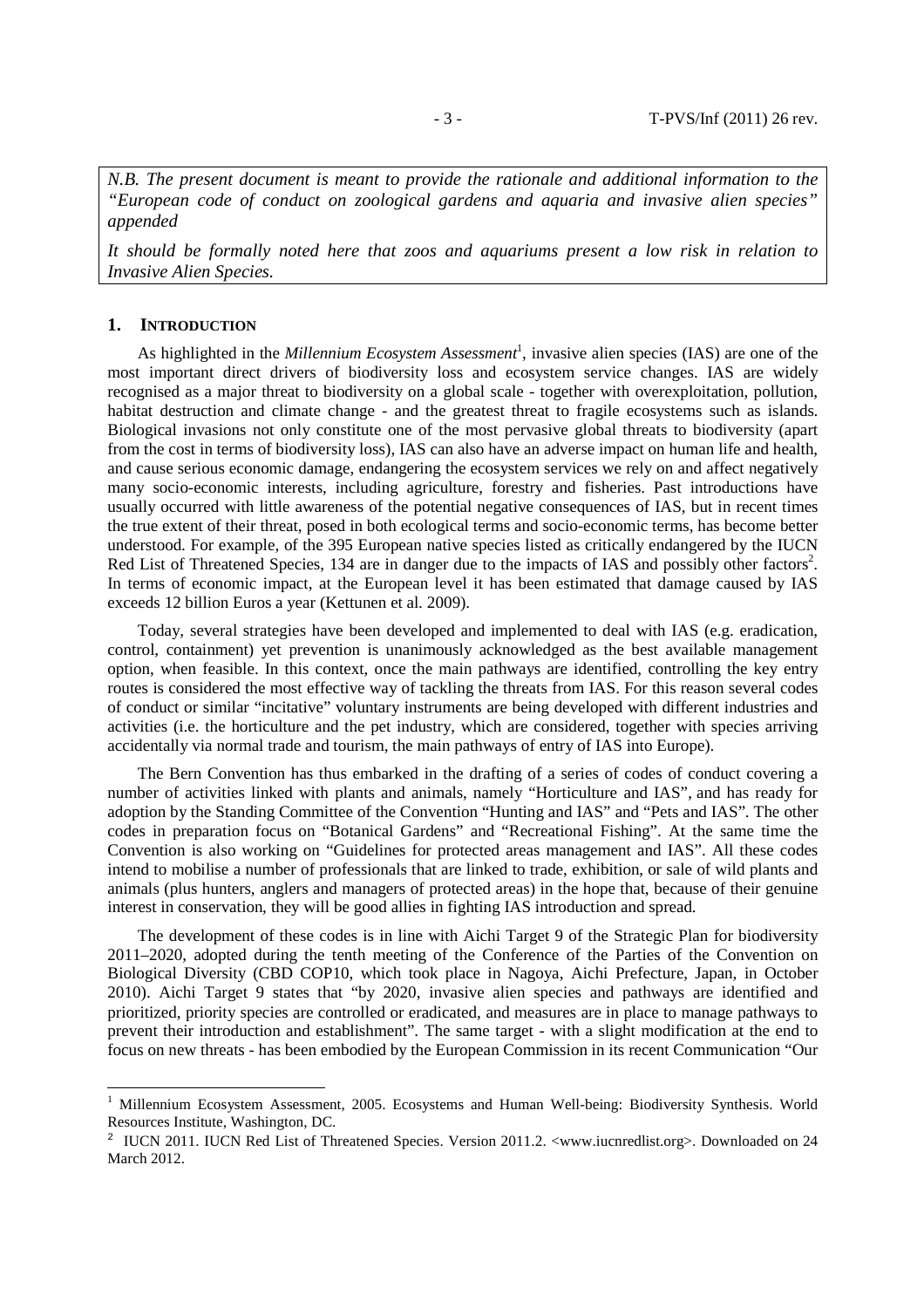life insurance, our natural capital: an EU biodiversity strategy to 2020" (COM (2011) 244 final) (see § 4.2).

Zoological gardens and aquaria are recognised as a potential pathway of invasions in Europe, although the responsibilities of such institutions in contributing to the spread of IAS is certainly limited compared to other sectors (e.g. pet trade, horticulture, aquaculture, angling, hunting, etc.). In fact, comprehensive studies on the role of zoological gardens and aquaria as a potential pathway of IAS are lacking in Europe, and most of the relevant accounts of escapes/releases refer to single events or are just anecdotal. The only exception is a recent study (Fábregas et al. 2010) which examined the risk of *potential* escape of zoo animals due to lack of security at their enclosures. On the other hand, the same study pointed out that those institutions that are members of professional associations are more likely to be already taking this matter seriously (as in the case of the members of the Spanish AIZA, who have been found to have fewer non-secure enclosures than non-members).

Thus, it is important to promote a wider enforcement of measures aimed at avoiding the escape (and intentional releases in some cases) of potential IAS from these facilities, and to respond rapidly in case prevention fails.

That zoological gardens and aquaria may be a potential pathway for IAS is not new to the sector, in fact, in Europe (via EAZA's policy on invasive species) and in regions other than Europe relevant measures are already being undertaken. For example, the Association of Zoos and Aquariums (AZA) - a network of more than 6 000 committed zoo and aquarium professionals, organizations, and suppliers world-wide - has adopted a specific *Policy on Non-Native Invasive Species*<sup>3</sup> since 2003. The need to reduce the risk of invasive species escape was also considered within the IUCN-SSC ex situ conservation guidelines (Maunder and Byers 2005).

It must be stressed also that, besides preventing the risks of escapees, zoological gardens and aquaria can play a much wider and important role in addressing the risks of biological invasions by raising awareness on the issue. In fact, these institutions are recognized as key players in global conservation programmes, thanks to the living collections of endangered species they host, public outreach and their significant contribution to both funding and participating in *in situ* conservation. Indeed, zoos and aquaria attract hundreds of millions of Europeans each year and can thus contribute to outreach and raising awareness. In the past decade EAZA members' institutions have received more than 1 billion visits. Many zoological gardens and aquaria are organised into associations (such as European Association of Zoos and Aquariums, EAZA) and as such have demonstrated an ability to work together in a synergistic manner, by sharing priorities and policies, thus forming a powerful ally to conservation agencies and institutions (to this regard it is extremely important to differentiate between professional association zoos and those that do not join such associations). Also, the presence of potential IAS in their living collections, might offer such institutions unique opportunities for dedicated environmental education programmes. For example, the messages to be conveyed could be: (i) where the IAS is the primary attraction – is important to tell its story as a both a legitimate species in its native range and an IAS where introduced; and (ii) where a species in the collection is threatened by IAS in its native range, e.g. island endemics etc. such treats should be explicitly highlighted. Thus, zoological gardens and aquaria could indeed contribute significantly to raising awareness to prevent the introduction of new IAS (e.g. through specific information activities targeting the general public). Finally, giving the leadership in supporting both species and habitat restoration programmes - often including the management of IAS - the role of zoos and aquaria in supporting conservation related activities, i.e. from research projects to eradication/control and restoration/reintroduction initiatives, is of fundamental importance in this context.

### **1.1 Why a code of conduct?**

In 2003 a specific strategy to deal with Invasive Alien Species at the European level (Genovesi and Shine 2004) was adopted by the Council of Europe. The *European Strategy on IAS* – as it will be called

<sup>-&</sup>lt;br><sup>3</sup> http://www.aza.org/AnimalCare/detail.aspx?id=2723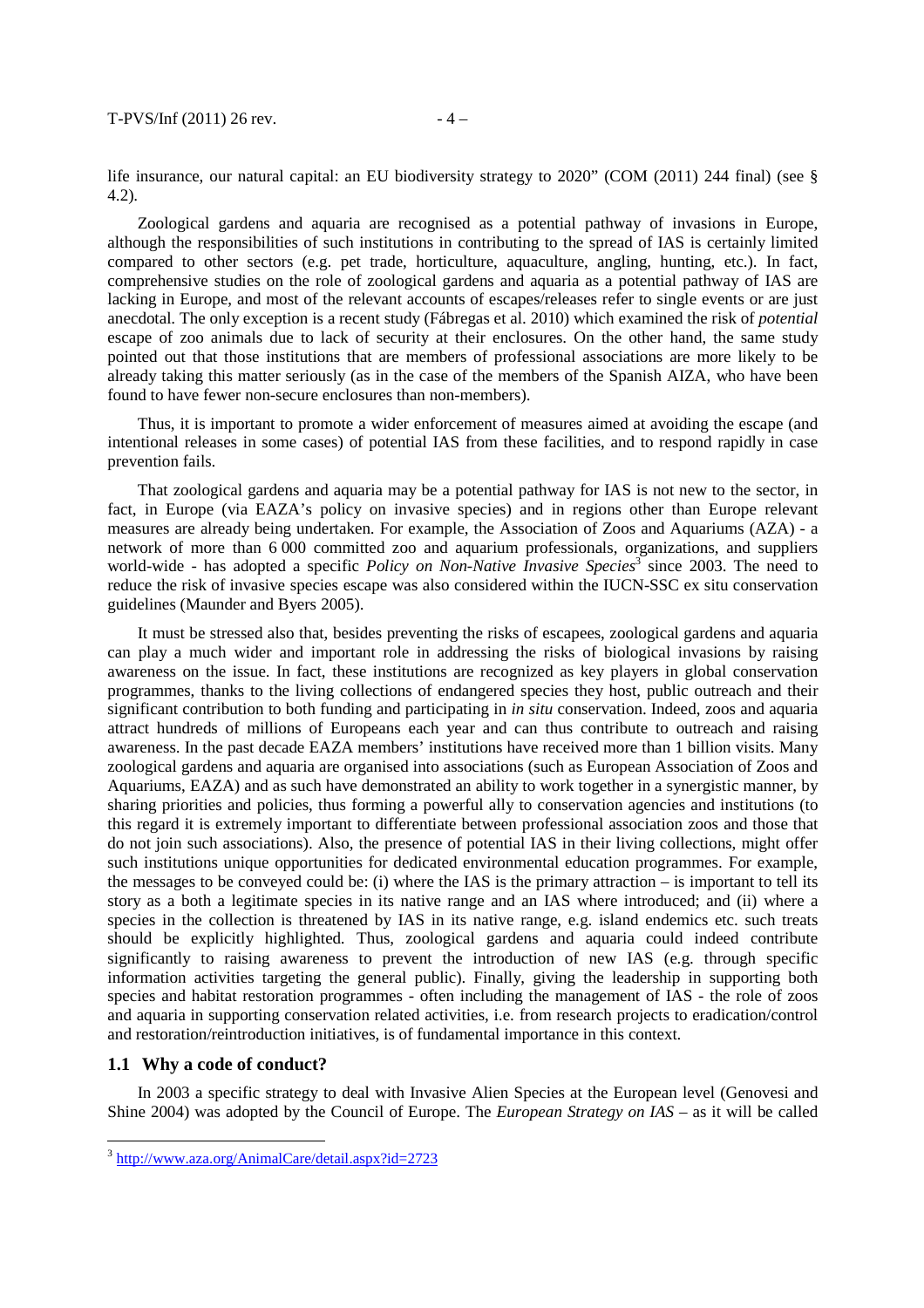hereafter - is aimed at providing guidance to Bern Convention Parties in their effort to increase awareness and information on IAS, strengthen national and regional capacity and co-operation to deal with IAS, prevent the introduction of new IAS into and within Europe, support rapid response to detected incursions, reduce the adverse impact of existing IAS, recover species and restore natural habitats and ecosystems adversely affected by biological invasions, and identify and prioritise key actions to be implemented at the national and regional level. As a follow up of the *European Strategy on IAS*, some European countries have developed national strategies and related legal and technical tools for implementation<sup>4</sup>.

However, with the notable exception of a few EC legal tools (among which the Council Directive 1999/22/EC hereafter referred to as EC Zoo Directive, see § 4.1) and a few national legislations for the implementation of the *European Strategy on IAS*, there are no specific rules set up to prevent the spread of IAS from zoological gardens and aquaria, or to recognise the educational role of such institutions with respect to the spread of IAS. Until a comprehensive *EU Strategy to Combat IAS* is available (see Shine et al. 2010), the European capacity to respond to such threats will be limited (Genovesi et al. 2010). For this reason, a code of conduct dedicated specifically to zoological gardens and aquaria, fully compatible with the principles of the future *EU Strategy to Combat IAS*, is considered a crucial step to actively involve such important stakeholders in the framework of actions aimed at preventing or mitigating the threats posed by biological invasions at the global, regional and national level. On the other hand, even when a EU legislative instrument driving increased capacity to respond to IAS will be in place, there will still be a need for good practices as legislation cannot regulate and enforce every aspect of behaviours or practices that are relevant to the risks. So it is very likely that the Code will not become redundant even after the adoption of a specific EU legislation on IAS. Besides, such a legislation would not cover countries other than the EU Member States, thus the importance of the Code for a more effective management of the issue at the regional level.

In relation to the role of zoos and aquaria as a potential pathway for future biological invasions, the *European Strategy on IAS* calls for the establishment of effective systems to prevent further introductions, e.g. by implementing dedicated codes of conduct or adapting existing licensing rules for containment facilities holding potential IAS (Genovesi and Shine 2004). The same measures are indicated as appropriate for strengthening national policies, and legal and institutional frameworks. Furthermore, the *European Strategy on IAS* underlines the need for building awareness and support, e.g. by working with key stakeholders – amongst which are zoological parks and aquaria - to produce and disseminate information and guidance on best practices.

Voluntary codes of conduct and best practices are considered as fundamental flexible "implementation" tools which could be scaled up with support from public bodies, industry federations, user groups and/or NGOs as appropriate, with the aim of ensuring responsible, proactive policies, and applying these in a coherent manner across Europe (Shine et al. 2010). On the other hand, in certain situations the principle of self-regulation might be more successful and effective than other legally binding schemes. A voluntary code of conduct to address the risks associated with the use of IAS in zoological gardens and aquaria, e.g. in public exhibitions, can clearly play a multiple role: awareness-raising, stimulating stakeholder involvement, leverage/dissemination of best practices, supplementing existing regulations or filling a regulatory gap. Moreover, in the case of zoological gardens and aquaria the voluntary adoption of a code of conduct focusing on measures to prevent the establishment or spread of IAS would represent a valid incentive to pilot innovative approaches, possibly supported by governments, to contribute to their overarching biodiversity conservation goals. In addition, in contrast with other management options (such as eradication and control), preventing new introductions of IAS would preempt the risks associated to a number of potential "ethically" and "emotionally" based critiques and conflicts from different stakeholders (see Perry and Perry 2008).

<sup>&</sup>lt;sup>4</sup> Also the European Commission is developing a dedicated legal document to combat invasive alien species. This is meant to be finalised by 2012 and would be only for EU Member States.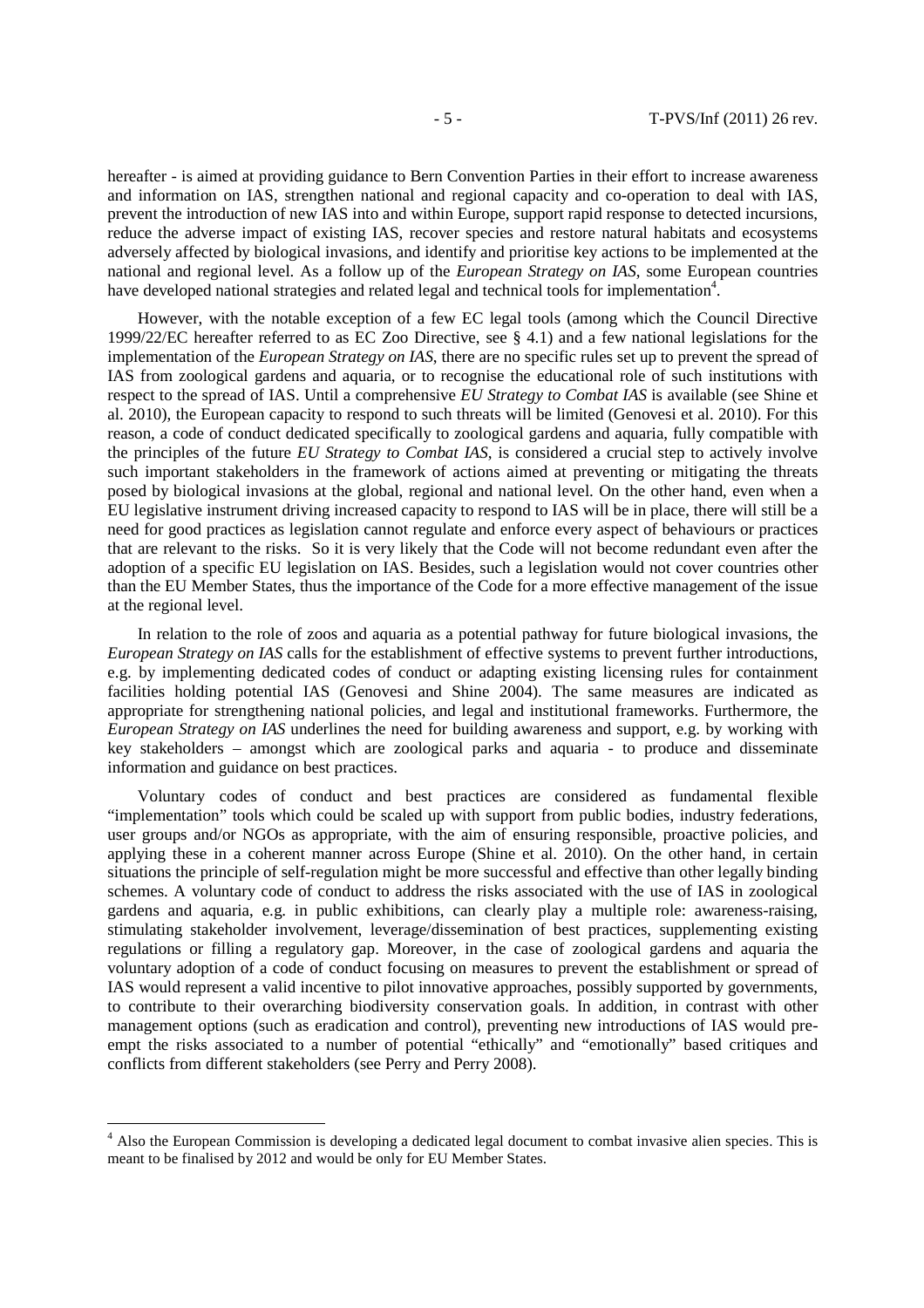For all the reasons above, and in the light of the conservation focused institutional role that define modern zoological gardens and aquaria, a specifically dedicated code of conduct might increase the likelihood of being well received and correctly implemented by such institutions. In order to stimulate zoological gardens and aquaria to start implementing an effective framework of action in relation to the IAS issue, such a code is developed under the form of a voluntary regulatory mechanism aimed at setting standards for professionals and voluntary rules of behaviour that all concerned groups of people agree to observe. Such a voluntary tool - needed to demonstrate compliance with a defined standard of reasonable conduct to tackle specific pathway risks - might also encourage further collaboration opportunities between the governments and the addressed institutions.

In the specific case of the EU Member States, this code of conduct would also provide guidance for a sound enforcement of the IAS related provision of Article 3 of the EC Zoo Directive (see § 4.1) which otherwise could be open to interpretation. Concerning escapes from facilities, the implementation of this provision is dependent upon the will, knowledge, experience and available resources of each Member State, and as such might be affected by inconsistencies and weaknesses resulting in major variations in the standards applied in the addressed facilities. In any case such legislation applies only to EU Member States, and not to all 50 countries that are parties to the Bern Convention and to which this code of conduct is addressed.

Finally, it is remarkable that the *European Strategy on IAS* points out that the development of technical codes of conduct to reduce IAS impacts on European biodiversity is to be considered one of the possible roles of the Bern Convention, possibly in collaboration with other relevant sectors and organisations. Thus, the present code of conduct could provide opportunities for promoting new partnerships, e.g. with single institutions and/or their associations (in Europe EAZA) and consolidating old ones, e.g. with ISSG of the IUCN/SSC.

#### **2. SCOPE AND AIM**

This code of conduct is addressed to all zoological gardens and aquaria in all 47 Member States of the Council of Europe. The objective is to provide guidance on voluntary measures to be adopted to strengthen the existing role of zoological gardens and aquaria in the conservation of biodiversity - and particularly in the protection of wild fauna and flora in Europe – by contributing to mitigating the problems related to the spread of IAS through the following measures:

- Preventing the introduction and spread of IAS and related pathogens and diseases;
- Promoting the need to raise awareness on biological invasions;
- Promoting IAS related research projects (e.g. including control of IAS and related pathogens and diseases within species recovery projects).

The framework of actions to implement this code of conduct is voluntary and depends on there being a high level of self-regulation by the targeted institutions, which is considered a feasible task, given that the key strategic objectives of modern zoological gardens and aquaria are already highly conservationoriented.

This code of conduct takes into account the enormous variation in animal collections of zoos. Because of variations amongst the institutions that are known as "zoos", there is no concise definition of this word. However, in order to agree to a clear terminology it is most appropriate to adopt the wording used by the EC Zoos Directive. according to which "zoos mean all permanent establishments where animals of wild species are kept for exhibition to the public for 7 or more days a year, with the exception of circuses, pet shops and establishments which Member States exempt from the requirements of this Directive on the grounds that they do not exhibit a significant number of animals or species to the public and that the exemption will not jeopardise the objectives of this Directive".

According to *The World Zoo Conservation Strategy* the great diversity of facilities and specialized institutions characterised by analogous roles and as such collectively designated as "zoos" greatly vary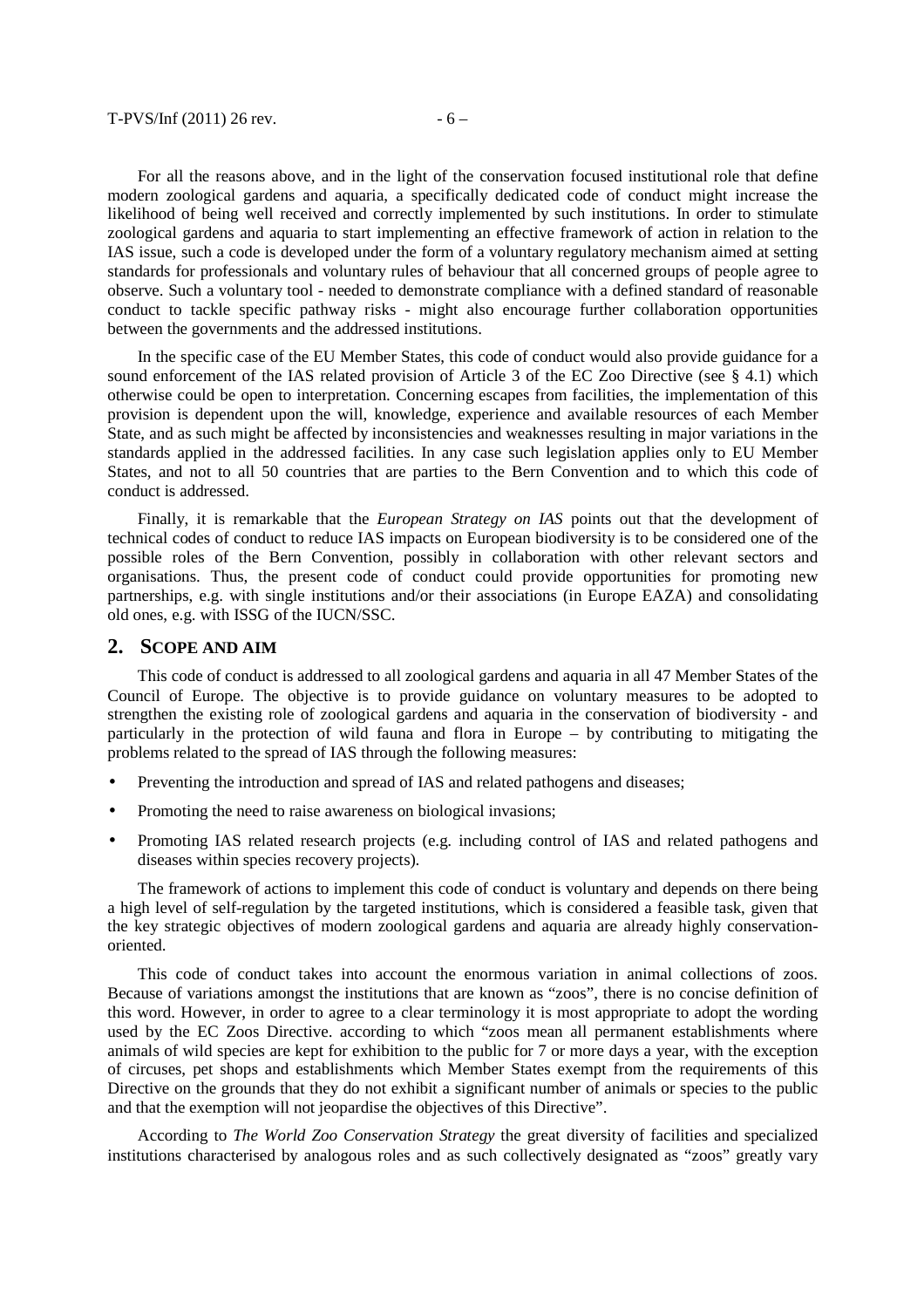with respect to the types of animals they exhibit. Indeed zoos can range from general to specialised collections, in which case they might be named after the relevant specialities, e.g. primate zoos, desert zoos, safari parks, birdparks, waterfowl parks, wild fowl reserves, parrot gardens, reptile zoos, insect zoos, butterfly houses, insectaria, vivaria, aquaria, *dolphinaria*, *oceanaria*, marine zoos, sea mammal parks, etc. The precise number of such zoos and aquaria in Europe is not known

In order to ensure the greatest impact in terms of conservation benefit, the use of this code of conduct could be extended also to facilities other than zoos where wild animals are kept in captivity for purposes of scientific research, conservation, display and education. An example are rescue centres for wild animals, It is clear that such structures are not zoos and should not be considered as such in any way. When such facilities are not open to the public, their primary task in relation to the IAS issue should mostly focus on preventative best practices, while the educational function would be relatively limited.

All of the above mentioned institutions can be broadly targeted by the code of conduct.

# **3. BACKGROUND**

### **3.1 The history of zoological gardens and aquaria**

Collections of wild animals confined within enclosures, displayed to the public, and in which they may also breed, have a long history. The highly complex, professionally managed, zoological gardens of modern times are the result of the evolution of the simple collections and menageries of ancient times. Indeed, the first idea of zoological gardens likely rose in concert with the origins and development of agriculture, urbanism, and imperialism in the ancient Near East, i.e. in Mesopotamia and Egypt, where exotic fauna played vital roles in the world's earliest transformations of the natural environment, and where the creation of exotic gardens and menageries was a traditional royal pastime (Foster 1998). The oldest known menagerie of ca. 3500 B.C. was recently discovered at Hierakonpolis, on the Nile south of Luxor (Rose 2010). Later, the first zoos also appeared in Europe, particularly in Greece and in the Roman Empire where they were known as "paradises" (Hughes 2003).

The history of modern zoological gardens, established primarily for scientific interest, originated some 200 years ago with the creation of the first public zoos in London, Paris and Vienna, as remarked in *The World Zoo Conservation Strategy* (1993). Since then, large numbers of zoos have been established globally, with conservation being seen as a central task for such institutions. This also reflects the great changes which have taken place in the world, in terms of both human society and progress in science and education, as well as the changes that have occurred in the overall conservation status of species, habitats, and ecosystems worldwide.

#### **3.2 Zoological gardens and aquaria as pathways for IAS**

Reducing the threat of biological invasions requires a focus on the ways humans facilitate the transport and establishment of species in new areas. While analysis of the pattern of spread of single species remains important, targeting prevention efforts by focusing on specific pathways allows identification of areas that act as sources for new invasions and how multiple species are dispersed through the same vectors. In terms of prevention, the analysis of actual and potential pathways is critical to effectively managing the problems relating to biological invasion, because it allows stakeholders to focus management efforts and reduce the sources of IAS for both animals and plants which, once introduced into the wild, can invade native habitats.

As shown from the examples reported below, zoological gardens and aquaria have contributed to the introduction of several IAS over the centuries, because of either unintentional escapes from captivity or intentional releases (for example, further to the closure of a facility, the dumping of unwanted organisms or the deliberate illegal release by animal rights activities). Even though in terms of relative risk, zoos and aquaria have had a limited responsibility compared to other pathways (i.e. pet trade, hunting, horticulture, etc.) it is worth considering which measures might be undertaken to further mitigate such impacts and potentially to lead by example.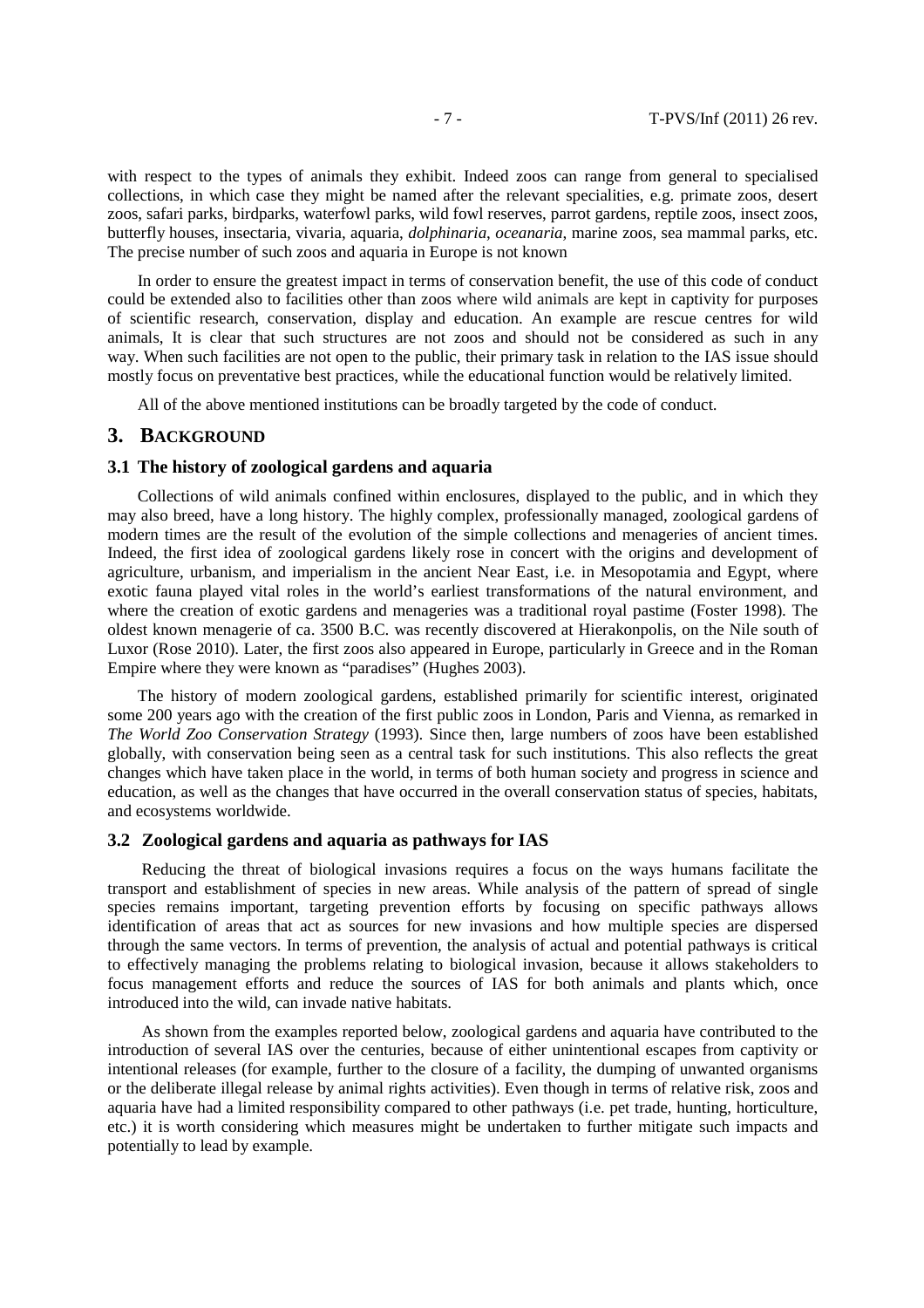In the case of zoological gardens and aquaria, the term "escape" refers to a variety of circumstances ranging from unforeseen events, such as animals (including their larvae and eggs) gaining freedom because of damage to boundaries, and through waterways - for instance from an aquarium into rivers, lakes and sea – such as in clearing operations through the drainage of water, sewage lines, filtration systems or any other breach (see also Hulme et al. 2008, Padilla and Williams 2004, Fábregas et al. 2010). Other examples of escapes are that some animals might be not be confined or able to move freely, either intentionally or due to accidental events (such as storms and floods). Fires have also occurred in zoo facilities forcing the staff to release some of the animals into the wild, e.g. in the Canary Islands (Juan Luis Rodriguez Luengo, pers. comm. 2011). The possibility for the public to release animals directly (i.e. buying an animal in the zoo, or capturing the animal and removing it from the enclosure) or indirectly (i.e. opening enclosures not properly locked) is another factor with regard to the releases of IAS from zoos due to the lack of "security" of the relevant facilities (see also Fábregas et al. 2010).

Specific and comprehensive analysis regarding IAS originated by escapes/releases from zoological gardens and aquaria in Europe are lacking. Current knowledge on such a pathway is often sparse, but some relevant figures and anecdotes are available for the main groups of species. For example, for mammals it is known that escapes from zoos account for 6% of all known causes of introductions in Europe (Genovesi et al. 2009). Also for amphibians and reptiles, two of the major introduction pathways – the pet trade and "intentional" pathways –include exhibit and zoo releases (Kraus 2009). For birds the impact of zoos is even more evident, because out of a total of 140 alien bird species present in Europe, 77 species escaped to the wild "non-deliberately" and of these 27 species originated from zoos or bird parks (Kark et al. 2009).

The assessment of the actual contribution of zoological gardens and aquaria to the IAS problem in Europe is affected by the fact that most of the documented cases of releases or escapes linked to this pathway have often been associated with multiple pathways (e.g. linked to other sectors, such as the pet and aquarium trade, fur farms, hunting, fishing, etc.) so that zoo escapes are included with introductions from other captive establishments and private holders (see Fitter 1959). The obvious difficulties in distinguishing the actual role/impact of zoological gardens and aquaria reflect on the lack of precise information in available literature. Furthermore, no analysis exists that differentiate between episodes occurring before and after the implementation of the EC Zoo Directive (after which episodes of escapes are likely to be diminished, especially in the institutions with the highest standards) and not even between the EU countries where the EC Zoo Directive has been implemented/enforced (see § 4.1) and all the other countries, or between the impact of non associated vs. associated institutions (see § 5.1).

#### *3.2.1 IAS originating from zoological gardens and aquaria*

There are several anecdotes showing that such introductions occurred over the years in many European countries, and contributed to the spread of some of the IAS of highest conservation concern. A selection of documented cases, showing the variety of possible situations created by such introductions in Europe, is reported below.

Among mammals, the presence of the grey squirrel (*Sciurus carolinenisis*) in Edinburgh and of the red-necked wallaby (*Macropus rufogriseus*) in Derbyshire seems due to the deliberate release of a few animals from a nearby zoo in the beginning of 20th century (Fitter 1959). Also, there is the case of a feral population of Siberian chipmunks (*Tamias sibiricus*) in an urban park in the Netherlands, in the province of Noord-Brabant, originated in 1972 from a group of chipmunks left behind after the removal of a small zoo (Thissen and Hollander 1996). Similarly, a few specimens of raccoon (*Procion lotor*) were released from a zoological garden in Hamburg, Germany, in the first half of the 20<sup>th</sup> century in Northern Hesse and near Berlin (Bartoszewicz 2006). Also the presence of the raccoon dog (*Nyctereutes procyonoides*) in Germany, along the French border is considered partly due to escapes from zoological gardens (Pascal et al. 2006).

In Europe there are also many records of ungulates known to be escapes from zoos. For example, the Chinese water deer (*Hydropotes inermis*) a native to East China and Korea, established wild populations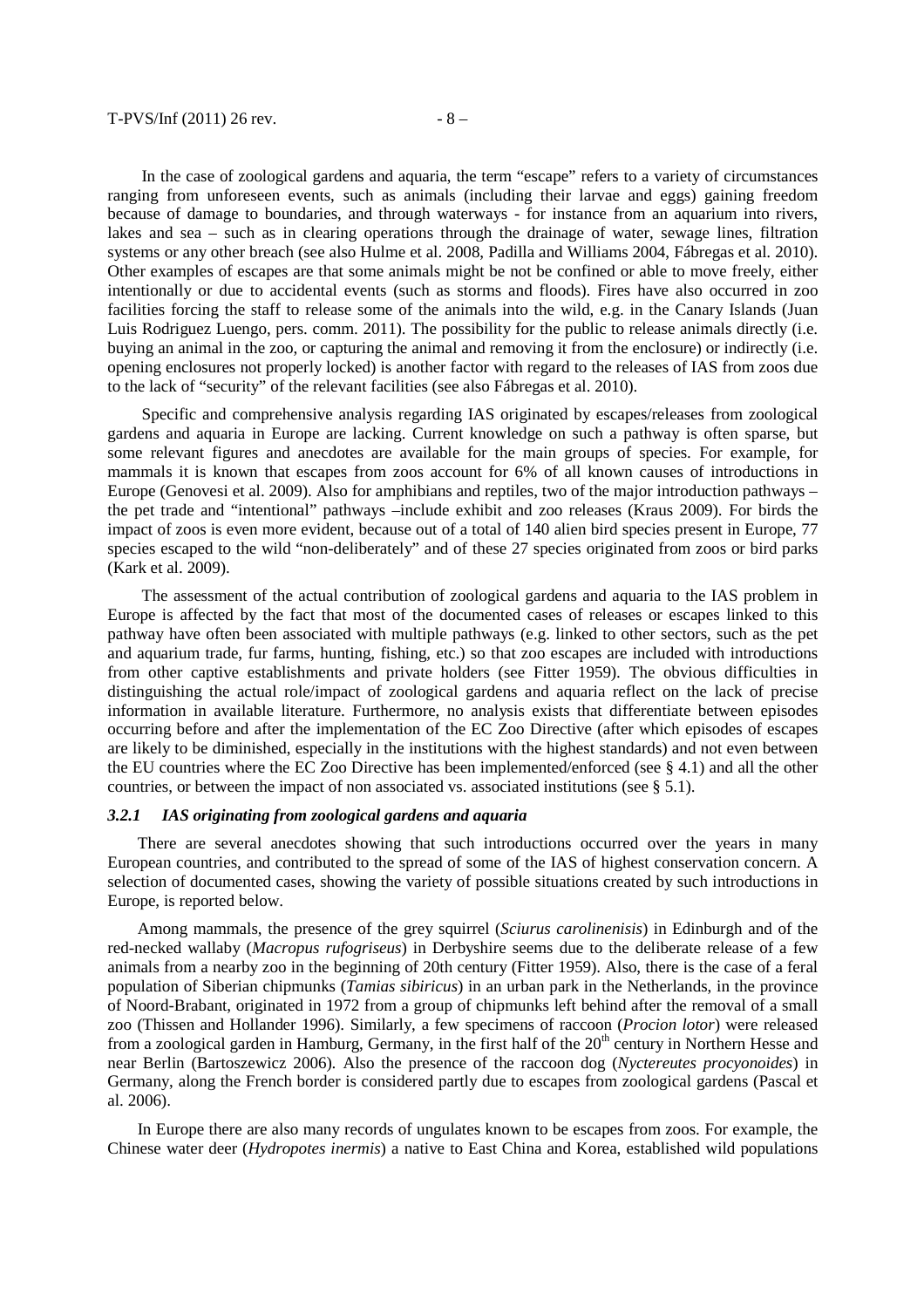in the UK in the beginning of 20th century, further to escapes from zoos and private collections along with deliberate releases (Macdonald and Burnham 2010). Also, a small population of Barbary sheep (*Ammotragus lervia*) occurred in the wild near the city of Plzen/Pilsen, West Bohemia (Zima and Andera 1996). The population was established in the late 1970s to the early 1990s by the repeated escapes of individuals from a nearby zoo in western Bohemia and was quite viable due to the fact that the Barbary sheep's behaviour became similar to other animals. Before eradicating this population in 1994, their numbers peaked at 50 individuals (Jan Plesnik, pers. comm.).

Eradication projects have been carried out, or are in progress, to mitigate the impact of some species introduced by zoos or aquaria. For example, the Malayan porcupine (*Hystrix brachyura*) once established in the wild in Devon from a pair escaped in 1972 from a zoological park no longer exists anywhere in Europe as a result of an active eradication programme (Genovesi 2005). Similarly, the Egyptian fruit bat (*Rousettus aegyptiacus*), was recently eradicated from the Canary Islands where it was suspected to be introduced as the result of an escape by several animals from two zoos in 2000 (Nogales et al. 2006, Trujillo 2009). Eradication projects are ongoing for the Canadian beaver (*Castor canadensis*) in the Walloon region of Belgium, from animals that escaped from a zoo in Germany<sup>5</sup>. Fortunately not all introductions have been successful. For example, the Canadian beaver (*Castor canadensis*) is no longer present in Austria, although in the 1980s some animals that escaped from a zoo in Styria managed to thrive in the wild for some years, together with animals originating from other intentional releases (see Nummi 2010).

Surprisingly there are also several records of marine mammals introduced from coastal *dolphinaria* and oceanaria where animals are kept in near-shore open-air pens which do not adequately prevent escapes of captive animals into the sea. According to Birkun (2002) such cases of escape/release have been known since the early 1980s in the Black Sea in the former USSR, and during the last decade in the Russian Federation and Ukraine. The list of such spontaneously released cetaceans and pinnipeds includes the beluga whale (*Delphinapterus leucas*), the northern fur seal (*Callorhinus ursinus*), the Steller sea lion (*Eumetopias jubatus*), the harbour seal (*Phoca vitulina*), the Caspian seal (*Phoca caspica*) and, possibly, one or two other pinniped species. The exact number of irrevocably escaped individuals of alien marine mammals is unknown, but it probably comes to а few tens including two beluga whales which were observed many times in the wild near the Turkish, Romanian, Bulgarian and Ukrainian coasts in the early 1990s (Reeves and Notarbartolo di Sciara 2006). The fate of most accidentally released marine mammals and their possible influence on indigenous Black Sea cetaceans, including bottlenose dolphins, remains uncertain. Presumably, they can be a source of infections circulating in *dolphinaria*. The escape of a sea lion from an aquarium to the wild is also known in the Canary Islands (Juan Luis Rodriguez Luengo, pers. comm. 2011). It is likely that the marine mammals escaped from *dolphinaria* and similar facilities did never lead to established populations, however it is known that species may have a very long lag phase before getting naturalised, or showing any impact. But this does not mean that in the meantime they do not affect the hosting ecosystem. This is especially true in the case of long-living organisms, in which case also a single animal can have a major impact on the ecosystem.

Records of animals that have escaped from zoological gardens and similar institutions are also known for species deliberately shown to the public in areas not confined by adequate fencing systems, and basically free to move throughout the zoo facilities. It is the case of many bird species that are frequently left free to fly in those zoological parks from which they can escape and sometimes establish wild populations. An example regarding a species of major concern in Europe is the ruddy duck (*Oxyura jamaicensis*), a species of North American origin, which has become established in the wild in the Western Palaearctic, following escapes from wildfowl collections which occurred in the second half of the twentieth century (Muñoz-Fuentes 2006). In Europe this species represents the greatest long-term threat to the white-headed duck (*Oxyura leucocephala*) due to the risk of introgressive hybridisation and

-

<sup>&</sup>lt;sup>5</sup> NOBANIS newlsetter 4 June 2010 (available at http://www.nobanis.org/Newsletter.asp)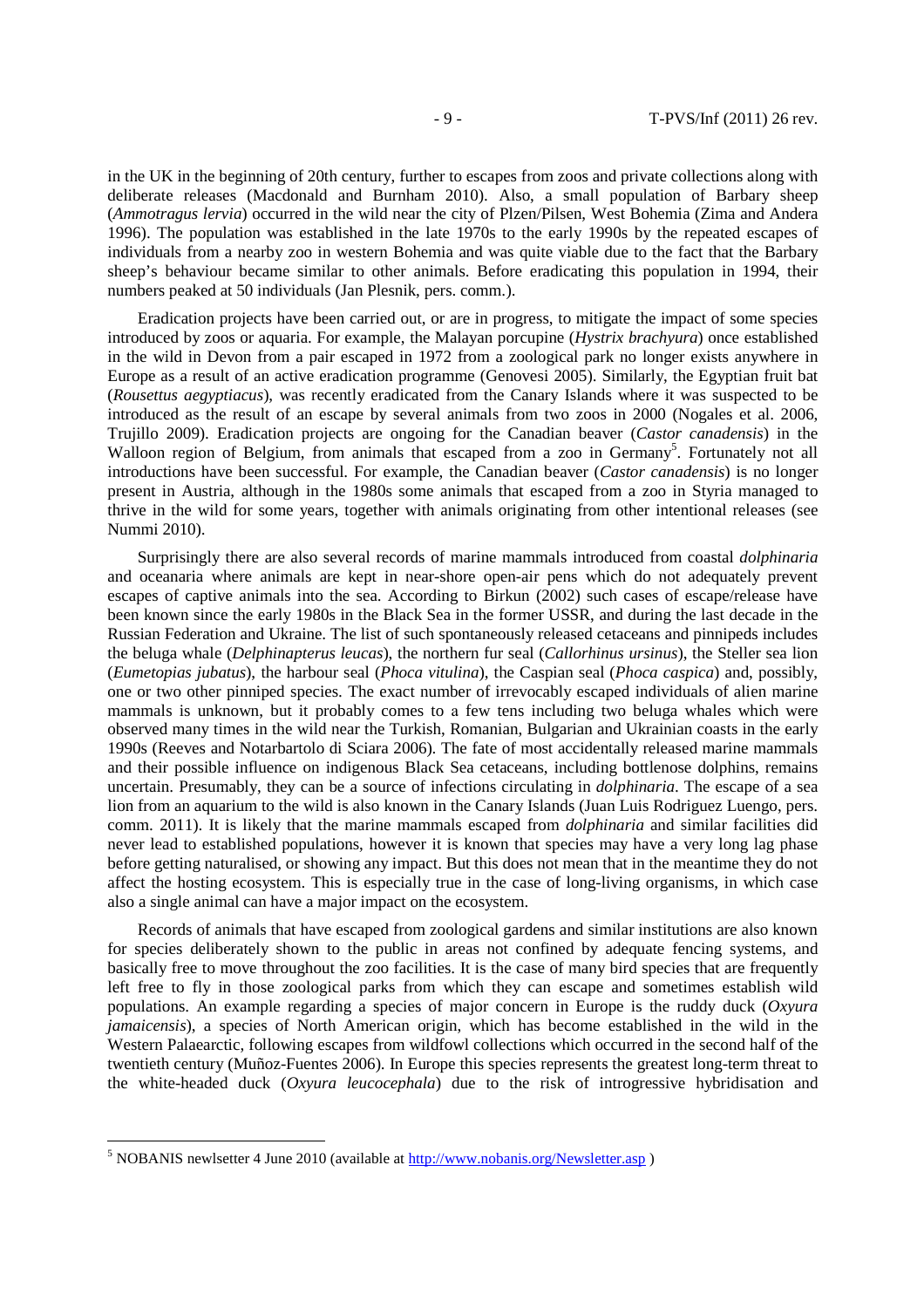-

competition, and is now the object of a large scale eradication programme in the UK, co-financed through an EC LIFE-Nature Project (Cranswick and Hall 2010).

Another example is the recently introduced African sacred ibis (*Threskiornis aethiopicus*). This species has escaped from zoological parks in many countries and is now established at least in Italy, Spain and France (Clergeau and Yésou 2006). In contrast with the case of the ruddy duck, which according to specific genetic studies is likely to derive solely from the captive population (Muñoz-Fuentes 2006) the introduction of the African sacred ibis shows that it is not always possible to identify the exact origin of an alien species, particularly for highly vagrant species (which creates major problems not only for reason of management options to be envisaged, but also from a scientific point of view).

The case of the pink-backed pelican (*Pelecanus rufescens*) is a good illustration of the potential problem created by escapees, in fact although in this case most of European records are due to escapes from the French free-flying colony, there are reports of natural dispersal to Europe of a few African wild pink-backed pelicans (Jiguet et al. 2008). Another bird species of major concern is the Canada goose (*Branta canadensis*). In Poland this species was unintentionally introduced not only through birds spreading from neighbouring countries but also through escapes from a local zoo (Solarz 2007). However in Poland the majority of breeding individuals were captured and rendered flightless as they wintered in a local zoo (Wojciech Solarz pers. comm. 2011)*.* Also in Scandinavia the populations of Canada geese seem to originate from only five individuals, mostly orginating from a German zoo (Jansson et al. 2008).

One of the best candidates as "the most famous escape" from a zoological facility is the tropical alga (*Caulerpa taxifolia*). In 1984 a genetically altered type of this seaweed was unintentionally introduced into the Mediterranean Sea possibly with aquaria outflow by a public aquarium in Monaco (Kluser et al. 2004). Further to a secondary spread facilitated by shipping and currents Caularpa is now dominating large patches along the Mediterranean coastline where it forms dense carpets and outcompetes the indigenous seagrasses, *Cymodocea nodosa* and *Posidonia oceanica*. Although it seems to be regressing in many spots, another effect of the alga is that it produces endotoxins meant to provide protection against epiphytes and herbivores, which are also toxic to molluscs, sea urchins, and herbivorous fish (Galil 2006) and all this is clearly contributing to the irreversible spread of the species in the Mediterranean, leading to a loss of biodiversity and affecting local activities such as recreational diving, tourism and the fishing industry.

The escape/release of species from zoological gardens and aquaria can also carry an associated risk of introducing exotic and potentially unknown diseases and parasites into naive settings. The transmission of such pathogens can be very complex, as shown in the case of the Australian tick *Amblyomma moreliae*  found on a European snake, the Balkan whip snake (*Coluber gemonensis*) in a zoo in India (Burridge and Simmons 2003). In this context, captive breeding and re-introduction programmes (although invaluable conservation practices that are helping several threatened species to recover from the risk of local or global extinction) can contribute to the spread of diseases (Dejean et al. 2010). For example, it is recognised that in captive populations of amphibians the occurrence of *Batrachochytrium dendrobatidis* (a pathogenic fungus responsible of a disease called chytridiomycosis, also known as Bd for short and responsible of massive die-offs worldwide) may interfere with the success of relevant reintroduction programmes. For example, in the case of a reintroduction programme for the endangered Mallorcan midwife toad (*Alytes muletensis*) the animals bred in captivity in a zoological facility were released before Bd was identified as a pathogen, and relevant screening methods were established (see Walker et al. 2008). As a consequence, Bd was apparently transmitted to the native island populations of the Mallorcan midwife toad – thus jeopardising the survival of the entire stock of this very localised species. For this reason, captive individuals should never be released unless they can be shown to be disease-free through the implementation of sound diagnostic screening procedures<sup>6</sup>.

<sup>&</sup>lt;sup>6</sup> See the *IUCN/SSC Guidelines for Re-Introductions* http://www.iucnsscrsg.org/download/English.pdf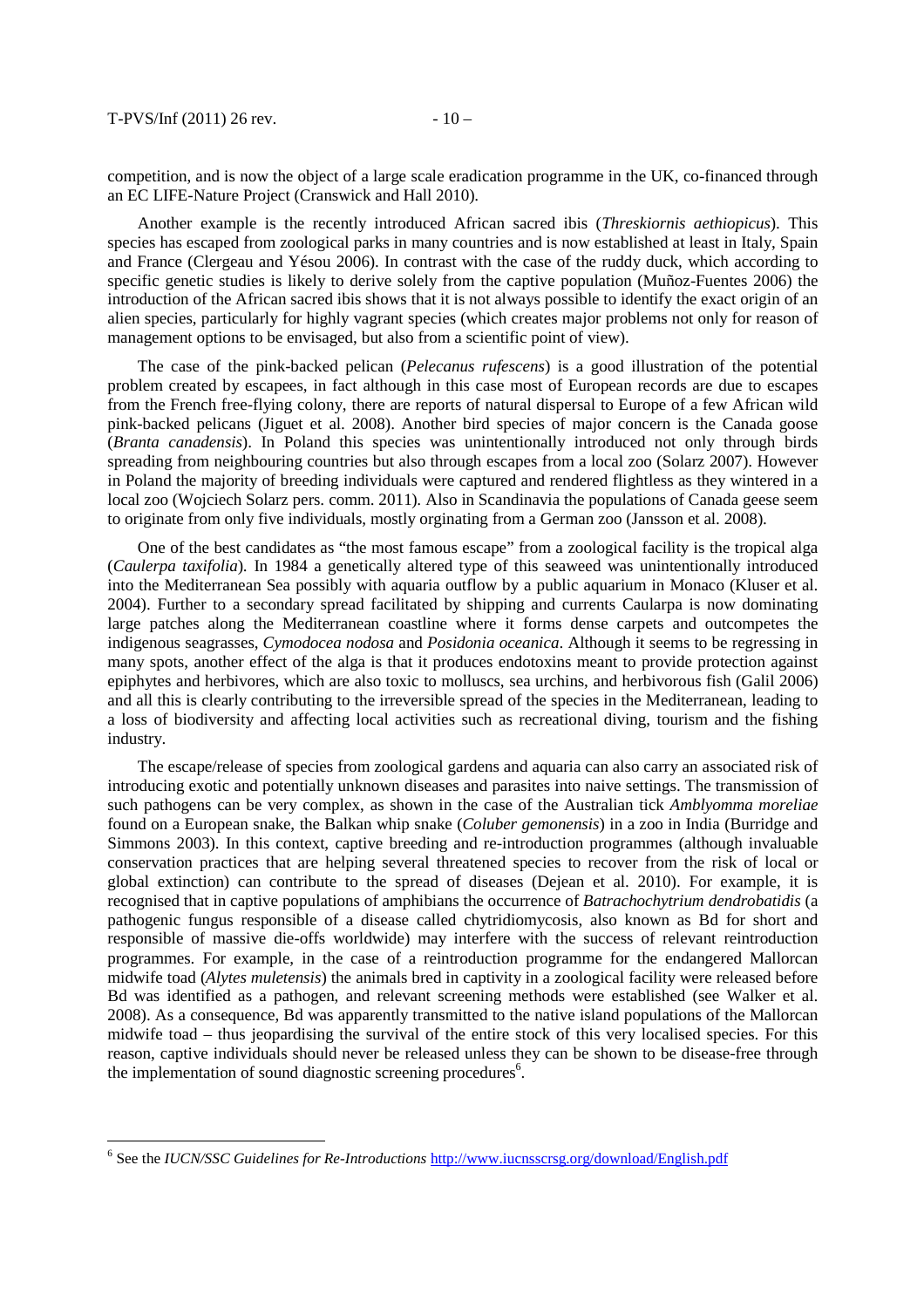It is worth considering that these are historical escapes, and that more may have happened since, as it might take decades for IAS to establish. In fact, current patterns of alien species richness may better reflect historical rather than contemporary human activities, a phenomenon which has been called "invasion debt" (Essl et al. 2011). This means that many of the most problematic IAS are not recent arrivals, but could be introductions that occurred several decades ago. Consequences of the current high levels of socio-economic activities will probably not be completely realized until decades into the future. Thus adequate management of IAS should be expanded also to species that are likely to pose the greatest future threat.

#### **3.3 The multifaceted role of zoological gardens and aquaria in conservation**

Zoological gardens and aquaria have an enormous potential for action in conservation, education and research. Such potential – already demonstrated by a large number of institutions, particularly those organised in professional associations - is a combination of the added value offered by the way that living collections are managed today, with a growing focus on local to global conservation and research initiatives, together with the particular power of attraction that such living collections have on the general public. The over 300 zoos organised in the European Association of Zoos and Aquaria are visited annually by 130-140 million people according to the EAZA, which is approximately 15% of the current European population (although such figures include people making repeat visits). This number of visitors results in great potential for global conservation, education and research through zoos and aquaria and their networks. Another fundamental contribution is the extent of the financial support for *in situ* conservation and the international training work of European zoos. Indeed, this might increase the ability of people in cities to maintain a connection with nature, and as a consequence to engage the public in conservation actions (see the "pigeon paradox" by Dunn et al. 2006).

An increasing number of zoos are involved in both in situ conservation and sustainable development efforts, and *ex situ* programmes - such as the European Endangered Species Programme (EEPs); Collection Planning, Sustainable Zoo/Aquarium Collections) including all relevant research and educational activities. Among the others, a few projects have been carried out by zoos and aquaria also in relation to the IAS issue, e.g. by providing temporary relief to endangered species from competition or predation by alien taxa, and from hybridisation (see also Gippoliti 2004). A major example is the LIFE project for the reintroduction of the critically endangered European mink (*Mustela lutreola*) in Estonia. The project, carried out also by the Tallinn zoo, included activities aimed at the removal of the alien American mink (*Neovison vison*), a predator whose presence was considered not compatible with the *exsitu* and *in-situ* conservation activities planned to guarantee the survival of the European mink (Scalera and Zaghi 2004). Similarly, in 1986 the European Durrell Wildlife Conservation Trust and Mauritian Wildlife Foundation carried out a successful eradication programme in Round Island, a small island northeast of Mauritius. This eradication programme was aimed at removing the rabbit and goat populations introduced to the island 150 years earlier in order to help recover the last remnants of a palm savannah that once characterised the northern plain of Mauritius (Bullock *et al.* 2002). Another relevant initiative is the eradication of the black rat (*Rattus norvegicus*) carried out by the Edinburgh Zoo on the islands of Canna and Sanday **-** located at the southern end of the Minch in North West Scotland **-** to protect important seabird breeding populations<sup>7</sup>. Currently, zoos are also playing a key role in supporting proper management and research on *Batrachochytrium dendrobatidis* through a number of initiatives targeting this pathogenic fungus responsible for the amphibian disease, chytridiomycosis. Another interesting example of an activity carried out by **z**oological gardens in relation to IAS management, is the removal of red-billed leiothrix (*Leiothrix lutea*) from the wild in Hawaii where this alien species competes with endemic and native species and their transfer to the Toronto Zoo aimed at establishing self-sustaining gene pools in aviculture (Karsten 2010). Finally, **z**oological gardens and aquaria have proven to be effective partners of universities and other institutions for research activities. At the Rome Bioparco, a study was carried out in collaboration with the University of "Roma Tre" to analyse the reproductive

-

<sup>7</sup> http://www.edinburghzoo.org.uk/conservation/scottishnativespecies/seabirdrecovery.html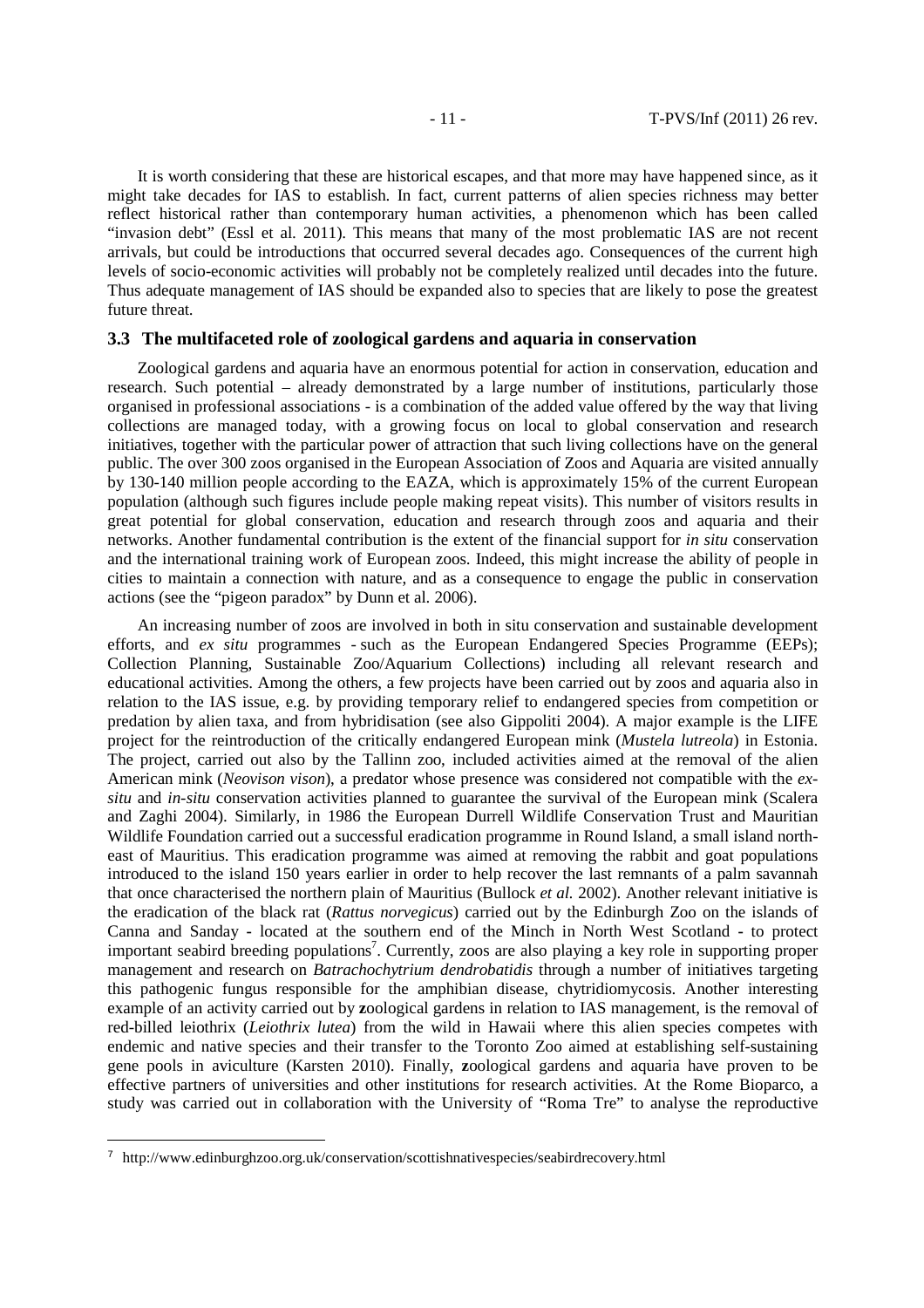behaviour in a semi-natural habitat of the red-eared slider (*Trachemys scripta elegans*), as well as the competition of this harmful exotic toward the native European pond turtle (*Emys orbicularis*).

#### **4. LEGAL FRAMEWORK**

At the global level, a number of international agreements are in place that include provisions to prevent the introduction of, control or eradicate IAS that threaten species, habitats or ecosystems (for a review see Miller at al. 2006). In Europe, a dedicated strategy has been adopted by the Council of Europe to provide guidance to all 50 parties for the development of further domestic legislative measures (see § 1). Nevertheless, with the notable exception of a few national initiatives, an effective strategy to combat IAS on either a voluntary or a regulatory basis at the regional level is not yet duly implemented. At the EU level, coordinated frameworks dealing at least in part with the issue of IAS already exist in some sectors (Miller et al. 2006). For instance, the Council Directive 92/43/EEC *on the conservation of natural habitats and of wild fauna and flora* requires Member states to "ensure that the deliberate introduction into the wild of any species which is not native to their territory is regulated so as not to prejudice natural habitats within their natural range or the wild native fauna and flora and, if they consider it necessary, prohibit such introduction" (Art.22b).

More importantly, among the existing EU legislation and policies, the EC Zoo Directive already provides part of the solution to the problem of IAS. This directive, which entered into force in 2002, includes requirements to prevent the introduction of IAS. In addition, there are a number of EU legal tools addressing zoo such as the Commission Decision 2007/598/EC of 28 August 2007 *Concerning measures to prevent the spread of highly pathogenic avian influenza to other captive birds kept in zoos and approved bodies, institutes or centres in the Member States*.

The EC is also finalising its proposal for an EU legal document specifically addressing IAS, which it intends to bring forward in 2012.

#### **4.1 The EC Zoo Directive**

The Council Directive 1999/22/EC of 29 March 1999 relating to the keeping of wild animals in zoos was adopted with the objective of providing a framework for Member States legislation aimed at promoting the protection and conservation of wild animal species and strengthening the role of zoos in the conservation of biodiversity, public education, scientific research and the exchange of information. In particular, in relation to the IAS issues, according to article 3 (Requirements applicable to zoos) Member States shall take measures to ensure all zoos implement the following conservation measures: "preventing the escape of animals in order to avoid possible ecological threats to indigenous species and preventing intrusion of outside pests and vermin" and "keeping of up-to-date records of the zoo's collection appropriate to the species recorded."

Other relevant measures of the EC Zoo Directive include ensuring adequate accommodation facilities for zoo animals with species-specific enrichment of enclosures that aims to meet their biological and behavioural needs, high standards of animal husbandry (including a programme of preventative and curative veterinary care and nutrition), contributions to research or conservation activities, education of the visiting public and training of staff. This is to be achieved by Member States through the implementation of articles 4 and 5, according to which Member States shall adopt measures for licensing and inspection of new and existing zoos in order to ensure that the requirements of Article 3 are met. Another important provision in relation to the IAS issue is found in article 6 (Closure of zoos) according to which "In the event of a zoo or part thereof being closed, the competent authority shall ensure that the animals concerned are treated or disposed of under conditions which the Member State deems appropriate and consistent with the purposes and provisions of this Directive".

For the purposes of this Directive competent authorities shall be designated by Member States (cfr. art. 7). Moreover all EU Members States have been obliged to transpose the requirements of the Directive into national legislation in order to fully implement and enforce its requirements. Although the EC has the responsibility to ensure the effective implementation of the Directive by Member States (and take legal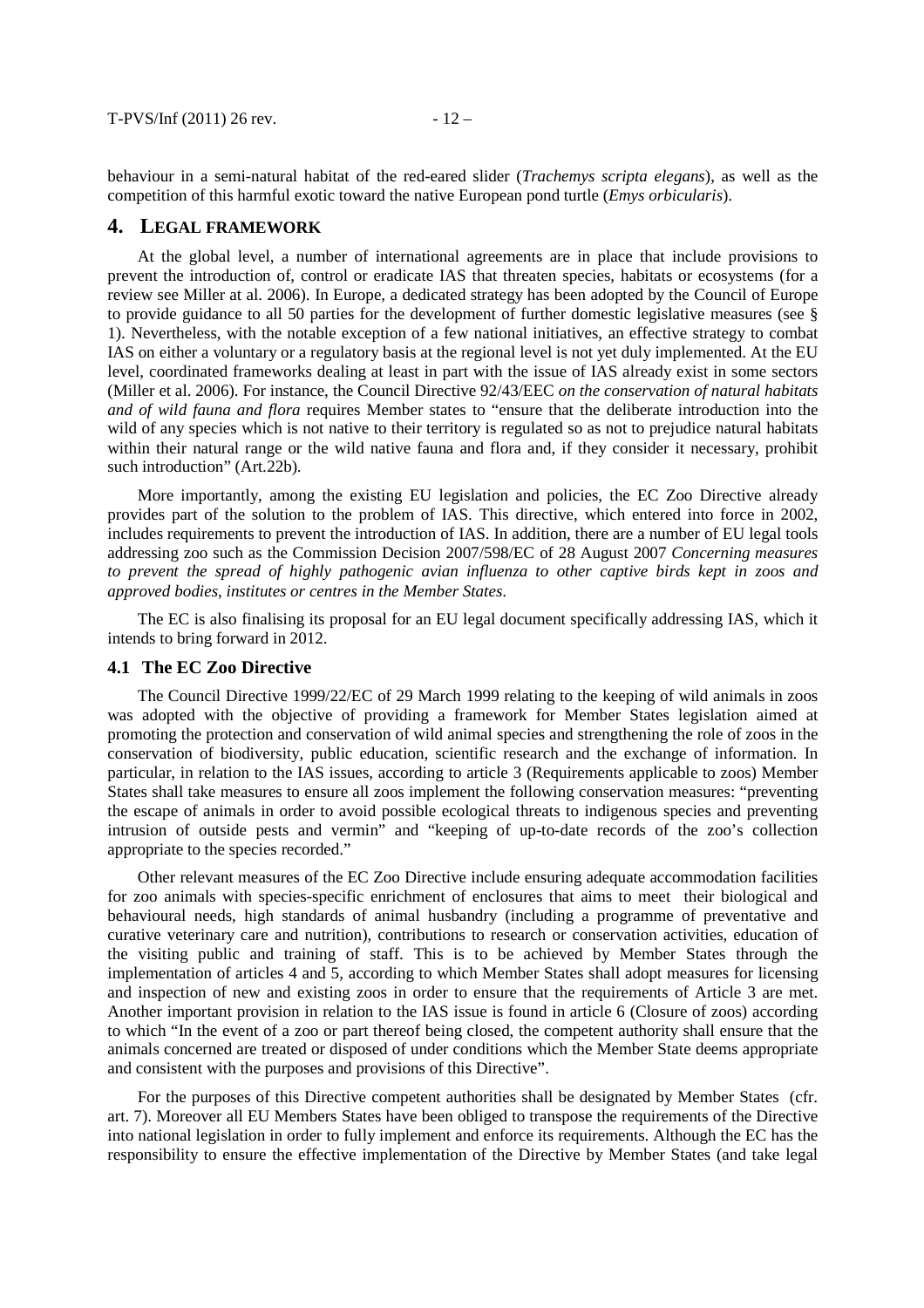action in case of non-compliance) no reporting obligations are foreseen, therefore there is no report from Member States to the EC on the actual implementation of its provisions at the national level. In relation to the IAS issue, several authors (e.g. Fábregas et al., 2010) stressed that the EC Zoo Directive has not been implemented or enforced effectively or consistently in some Member States, where facilities might still be in conditions that do not fully guarantee the prevention of escapes.

# **4.2 The EU strategy on IAS**

At the EU scale, the Commission's Communication *Halting the loss of biodiversity by 2010 and beyond: sustaining ecosystem services for human well–being* (COM(2006) 216 final) stressed the need for coordinated action to reduce substantially the impact of IAS on EU biodiversity. More recently, the Commission's Communication *Towards an EU Strategy on Invasive Species* (COM(2008) 789 final), recognised that halting the loss of biodiversity in the EU will not be possible without tackling IAS in a comprehensive manner. As a result, four options were proposed for establishing a harmonised system able to guarantee a consistent approach between neighbouring countries to monitor and control IAS and their effects on European biodiversity.

Such options are characterised by different levels of ambition. In particular, in order of increasing intensity, Option A "Business as usual" foresees the simple continuation with the ongoing implementation of existing instruments (but clearly, if no action is taken, IAS will continue to become established in the EU with increased associated ecological, economic and social consequences and related costs). Option B "Maximise use of existing approaches" is based on the promotion of best use of existing legislation. In practice, formal legal requirements would remain as they are today but there would be a conscious decision to proactively address IAS problems under existing legislation, e.g. by developing and implementing voluntary codes of conduct to encourage responsible behaviours, developing an Early Warning and Rapid Response (EWRR) system, maintaining a European inventory on IAS, increasing awareness, exchanging best practice, implementing eradication and control measures at a national level. The main shortcoming of this option lies in the fact that a system which is built on voluntary undertakings by Member States and voluntary codes of conduct would only be as effective as the weakest link in a chain. Option B+ "Adapt existing legislation" implies amending existing legislation to widen the scope to formally take IAS issues into account, e.g. by extending the list of "ecological threat species" for which import and internal movement are prohibited under the EU Wildlife Trade Regulations. Option C "Comprehensive, dedicated EU legal instrument" includes the basic tools described in option B, but includes the rapid introduction of new legislation, which will make it possible to tackle IAS in a comprehensive manner. In addition a set of horizontal measures that are common and relevant to all options is also considered; these include communication, education and awareness-raising, development of the knowledge base, and financing. Finally it is proposed that the technical aspects of the implementation could be centralized by a dedicated agency or similar structure.

According to a recent study (Shine et al. 2010) Option A is not considered viable for the EU, as environmental, social and economic costs associated with biological invasions would continue to escalate without any gains for issue visibility or policy coherence. Option B is also not considered viable in isolation, as many suggested components would require a legislative basis (with the notable exception of the voluntary codes, best practices and communication campaigns which are foreseen to play a key role in delivery through a partnership-based approach, possibly supported by governments). Option B+ provides opportunities to address IAS by seeking synergies with existing legislation and as such could be the start of a more integrated approach to EU environmental biosecurity, to the extent supported by relevant mandates. The favourite option is therefore Option C, according to which a new legislation would provide a flexible framework by establishing a continuum of prevention and management measures with clearly allocated roles and duties of care.

The same study also presents a detailed analysis of the international, EU and Member State baseline and proposed priorities for action. It provides an interesting discussion of the major voluntary measures to address risks associated with the introduction or use of IAS. According to this study, voluntary measures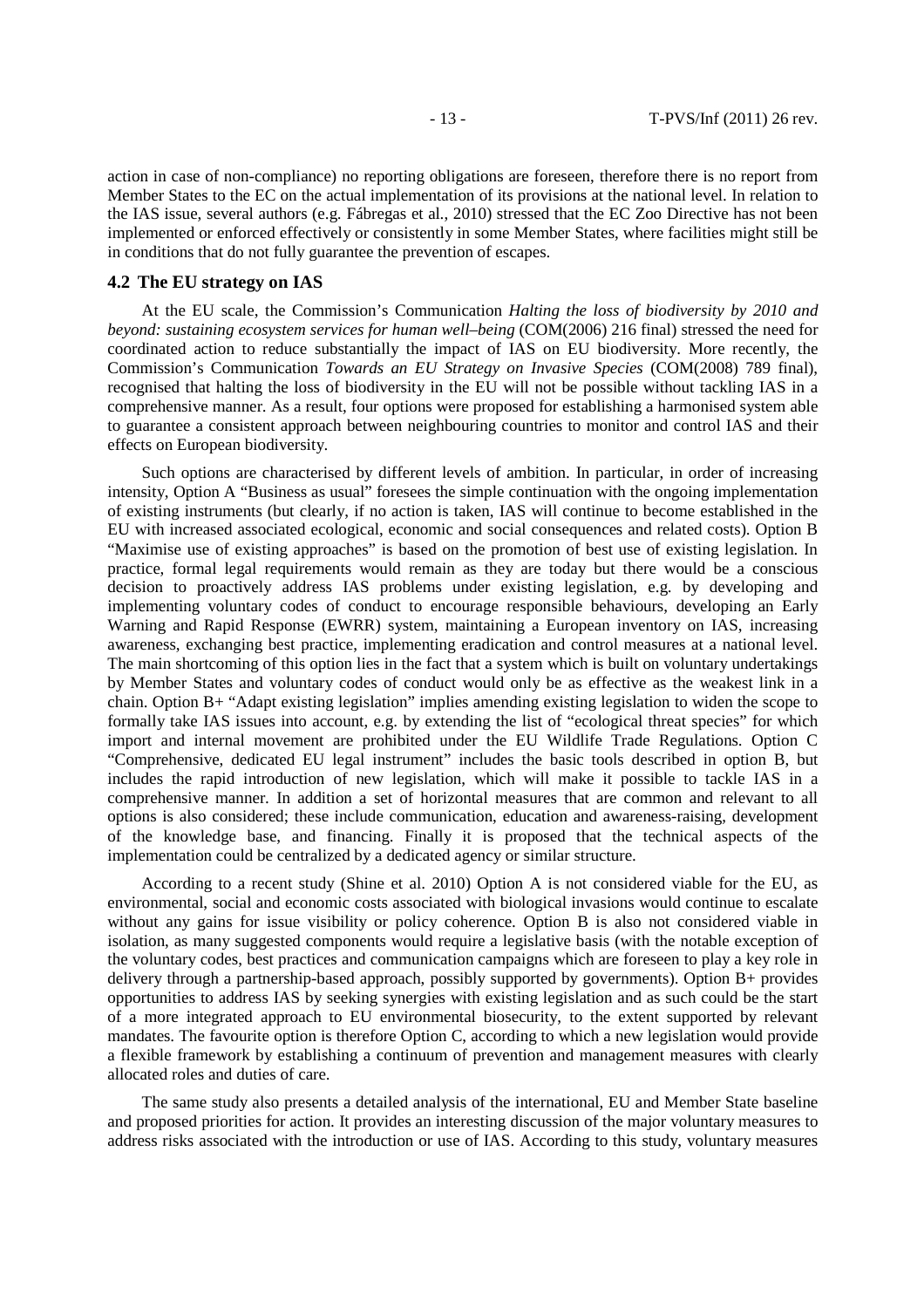can play a multiple role: awareness-raising, stakeholder innovation, leverage/dissemination of best practices, supplementing existing regulations or filling a regulatory gap. So far, some pathway codes have already been developed for sectors not covered by international or EU regulatory frameworks. A major example is the *Code of Conduct on Horticulture and Invasive Alien Plants*, developed jointly with European and Mediterranean Plant Protection Organization (EPPO) (Heywood and Brunel 2009). The horticulture code is non-binding but was formally approved by the respective member countries of EPPO/Council of Europe (including EU-27 MS) and is currently endorsed by Great Britain<sup>8</sup> and Belgium.

With its recent Communication "Our life insurance, our natural capital: an EU biodiversity strategy to 2020" (COM(2011) 244 final<sup>9</sup>) the EC has committed that "By 2020, Invasive Alien Species (IAS) and their pathways are identified and prioritised, priority species are controlled or eradicated, and pathways are managed to prevent the introduction and establishment of new IAS (see Target 5: Combat Invasive Alien Species). In relation to Action 15 (Strengthen the EU Plant and Animal Health Regimes) "The Commission will integrate additional biodiversity concerns into the Plant and Animal Health regimes by 2012". Furthermore, in relation to Action 16 (Establish a dedicated instrument on Invasive Alien Species) "The Commission will fill policy gaps in combating IAS by developing a dedicated legislative instrument by 2012."

#### **5. IMPLEMENTING, MONITORING AND EVALUATING THE CODE**

The European code of conduct on zoological gardens and aquaria and IAS suggests some fundamental elements for a sustainable strategy at the regional level that balances the risk posed by IAS against the educational, commercial and aesthetic benefits of the living collections hosted in such institutions. The application of this voluntary based approach in this field is novel and innovative; its strength being the ambitious aim to facilitate the expression of the collective potential of the European zoo and aquarium community in relation to the mitigation of one of the greatest threats to biodiversity.

To guarantee an effective and successful implementation of such a code it is necessary to build on the experience from similar initiatives. For example, it is known that this approach has been used successfully to ameliorate similar problems in the framework of activities of botanical gardens. In particular, in the USA the potential risks posed by living collections of plants led to the launch in 1999 of a voluntary code of ethics for botanic gardens and arboreta known as the *Chapel Hill Challenge* followed in 2002 by the *St Louis Declaration*, a similar set of voluntary guidelines which, besides botanic gardens, targeted the entire horticultural industry. These were international in scope and adopted by gardens beyond the US. The effectiveness of these voluntary codes of practice did not appear particularly strong (Hulme 2011) basically because of the lack of a proper strategy to guarantee a stronger global networking of the targeted institutions to tackle biological invasions involving public outreach, information sharing and capacity building. Such conclusions might not reflect the massive changes in botanic garden mission and management. In any case, some positive examples of proactive behaviour regarding IAS occurred in Florida where growers agreed to voluntarily stop growing 45 potentially invasive plants (Niemiera and VonHolle 2009). In Europe, a major example of best practice refers to the implementation of a *Code of Conduct on Horticulture and Invasive Alien Plants* recently developed by the Council of Europe in collaboration with EPPO (Heywood and Brunel 2009). In this case, as a follow up, a national programme has been financed in Belgium through the LIFE+ Communication and Information funds to stimulate endorsement of the voluntary code and raise awareness of the environmental risks of invasive alien plants along the ornamental horticulture supply chain (Halford et al. 2011).

The national experiences and lessons learnt regarding voluntary codes, such as those mentioned above, have emphasised that, to be fully effective and to increase the likelihood of a long-term behaviour

<sup>&</sup>lt;sup>8</sup> In Great Britain a horticultural code was already published in 2005 and despite the similarity in the subsequent CoE/EPPO 2009 Code a reviewed Code, taking into consideration the later CoE/EPPO code, was recently re-issued. 9 Communication from the Commission to the European Parliament, the Council, the Economic and Social

Committee and the Committee of the Regions of 3.5.2011 {SEC(2011) 540 final} and {SEC(2011) 541 final}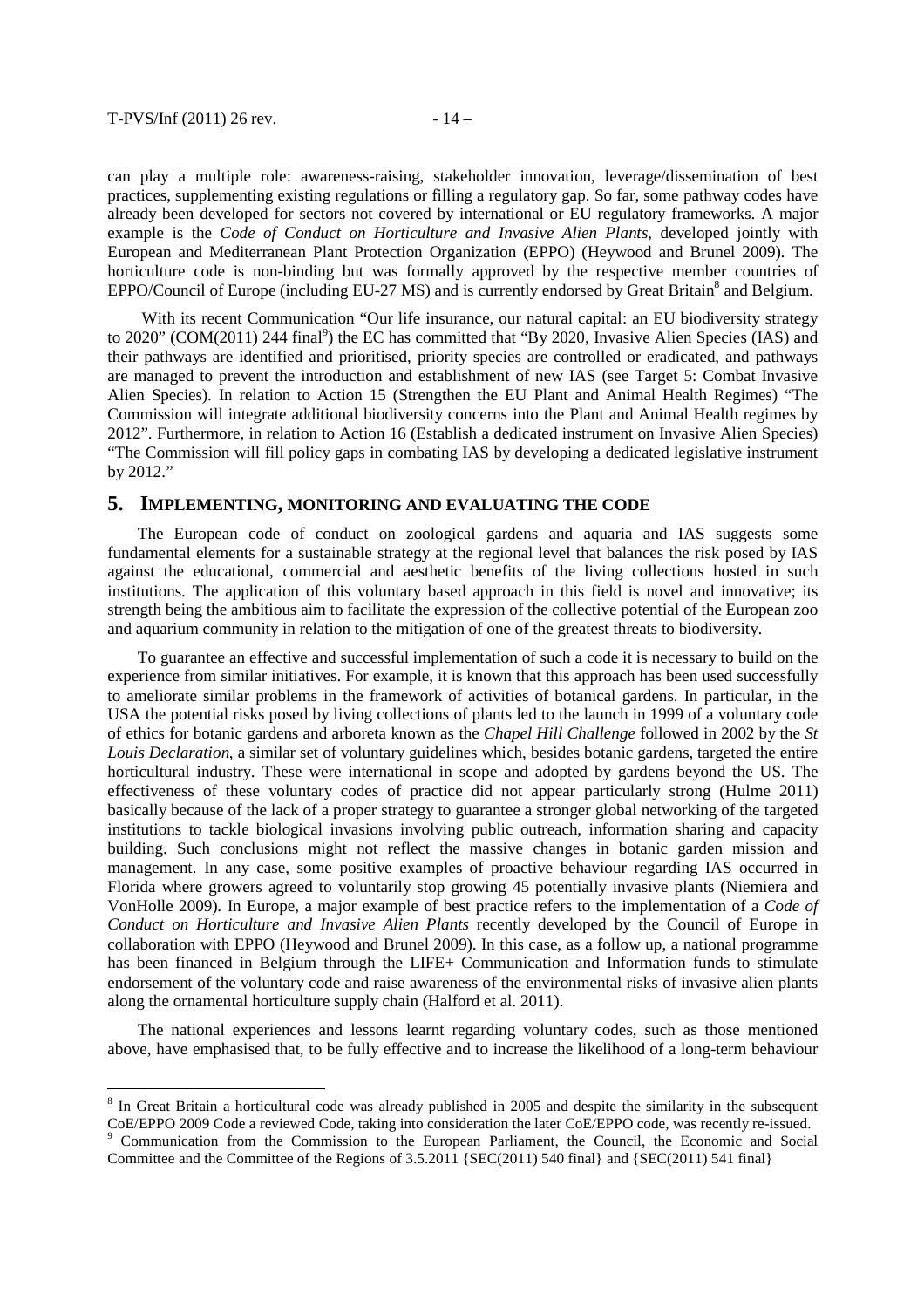change, a code should be widely disseminated. This clearly stresses the importance of information activities aimed at preventing lack of knowledge, possibly coordinated by the key associations and with the support of the national authorities. However, to ensure the success of a code, something more than wide dissemination is required. To establish the credibility of such an instrument and to create ambassadors for its messages within the relevant sector it is important to build partnerships for its promotion and dissemination with key stakeholders. In any case, the effectiveness of voluntary codes is difficult to evaluate with precision. As suggested by Shine et al. (2010) the future *EU Strategy to combat IAS* could proactively support integrated voluntary programmes that combine the development of sectoral codes with targeted media campaigns and training. Such actions could be supported through existing EU funding instruments. As a higher objective, it could also require Member States to consider developing statutory codes of conduct along the lines of the present one that clarify responsible practices and establish a baseline for a duty of care.

# **5.1 Key actors**

The support of all relevant national authorities would be fundamental for a sound and harmonised implementation of both the existing legislation regulating zoos activities in relation to IAS and the relevant code of conduct.

A pivotal role could also be played by the associations of zoological gardens and aquaria (such as EAZA, and national associations). Given their conservation focused objective such associations are likely to guarantee a sound IAS policy, for example by actively encouraging the implementation of the recommendations of the relevant code of conduct, in combination with monitoring and reporting rates of endorsement across their membership. Such systematic reviews would provide verifications for proactive actions by all concerned institutions against IAS and would provide further evidence for the effectiveness of zoos and aquaria as centres of education and conservation. Indeed by working together, the European zoo and aquarium community can have a cumulative conservation impact that builds significantly on the achievements of individual zoos and aquaria but which overall has a greater synergy and impact.

Also, collaboration between the Invasive Species Specialist Group (ISSG), an organization with a history of producing IAS management guidelines, and EAZA could prove beneficial in the development of standard protocols and joint training materials targeting IAS preventative approaches in Europe. Besides, such partnerships would create the right conditions for suggestions for future improvements of the code of conduct and have immediate relevancy beyond Europe.

National authorities in collaboration with European-wide and national associations and the ISSG may play a key role in building awareness, providing the impetus for responsible practices and supporting voluntary compliance with the code. Promoting awareness might also help to raise funds to make a significant and lasting contribution to support all major IAS related activities (management and maintenance of facilities to prevent escapes, information activities, research activities, grants for eradication projects, etc.).

Zoo associations, in particular, may yield a great influence on the zoological gardens and aquaria to adopt best practices in relation to IAS, for example by promoting and/or contributing to the development of manuals and guidelines to raise awareness among member institutions on appropriate methods to prevent IAS introductions. To this regard, the EAZA might yield some influence also through national associations, although this role is limited when it comes to non-association zoos.

#### *5.1.1 National authorities*

National authorities should acknowledge that the issue of IAS is a major threat for species, habitats and ecosystems, and undertake measures to ensure that all European legislation established to prevent introductions of IAS from zoological gardens and aquaria (i.e. EC Zoo Directive) is fully understood, and effectively transposed, implemented and enforced. For this purpose, national authorities should ensure that all zoological gardens and aquaria are licensed and regularly inspected to ensure that they comply with the licensing requirements (in particular, in relation to the IAS issue, enclosure security should be accurately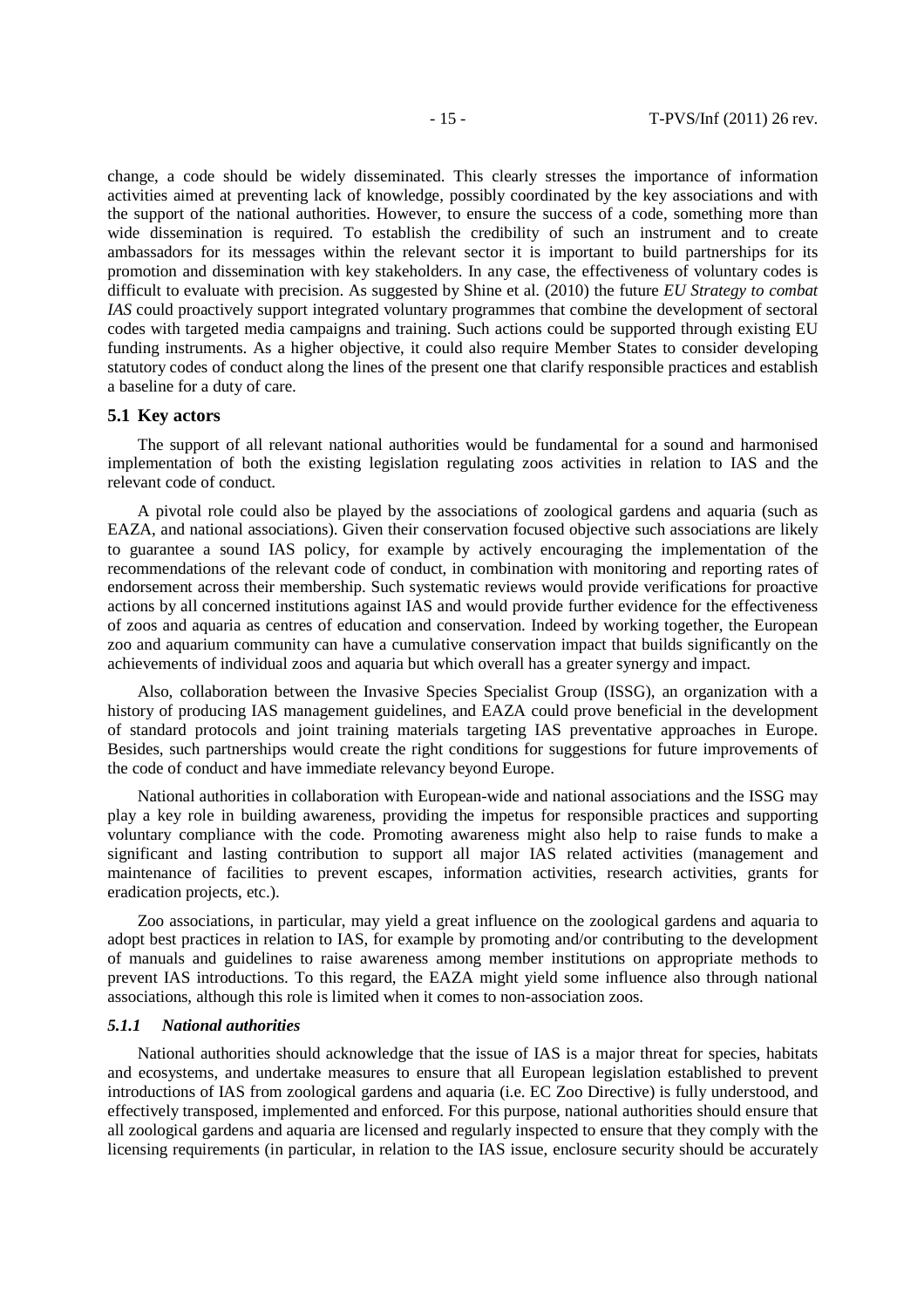-

addressed in official inspections and authorization processes). In fact this is still a major issue, as there are zoos across the EU that are still operating without a license. Additionally some countries do not have regular inspections tied into their legislation (Staci McLennan, pers. comm. 2011). National authorities should undertake a risk analysis activity to identify sound management strategies for species identified as high risk of being invasive. In addition it is important to ensure that animals are not released from closing facilities. Potentially such measures to prevent escapes and consequent release of potentially invasive species, should be implemented also in relation to facilities other than zoos, where wild animals are kept in captivity.

For this purpose it is important that national authorities establish financial instruments and incentive programmes to guarantee that captive animals in licensed facilities are kept in conditions that meet the criteria listed in the proposed code of conduct. Such initiatives could be implemented also by facilitating the accession to external funding instruments (e.g. at EU level, the EC may support national and/or regional initiatives through the LIFE+ programme, for example in relation to information and communication campaigns).

At the EU level, this highlights the need for guidance and training from the EC to Member States in order to improve implementation and enforcement of the EC Zoo Directive, for example by providing guidance and establishing enforcement tools such as guidelines and educational courses to ensure adequate capacity building and staff training. EAZA has offered to develop such a training programme for the EU, as the professional zoos and aquaria are best placed to offer such a training component, with EAZA member institution staff often acting as national inspectors throughout Europe.

# *5.1.2 The European Association of Zoos and Aquaria (EAZA)*

The European Association of Zoos and Aquaria (EAZA) is the largest professional zoo and aquarium association in the world. More than  $340$  zoological gardens, aquaria and associates from  $41$  countries<sup>10</sup> are associated, 280 of which are located within the EU (and as such are obliged to comply with Directive 1999/22/EC). The EAZA was formed in 1992 with the aim of facilitating cooperation within the European zoo and aquarium community towards the goals of education, research and conservation and of representing the interests of its members. According to the EAZA constitution and the Strategy 2009- 2012, the objectives are to promote and facilitate co-operation within the European zoo and aquarium community with the aim of furthering its professional quality in keeping animals and presenting them for education, and for contributing to scientific research and to the conservation of global biodiversity (e.g. through internationally coordinated breeding programmes of wild animals and *in situ* conservation).

The EAZA also aims at empowering Europeans to learn about, and contribute to, global biodiversity conservation goals by ensuring that its member zoos and aquaria achieve and maintain the highest standards of care and breeding for the species they house. This association has a significant social role in education concerning animals, their conservation, and overarching threats such as climate change, habitat loss and how human behaviour interacts with these global challenges. It is estimated that more than 140 million people visit EAZA members each year, equivalent to approximately one in five Europeans (although such figures include people coming more than once a year). To this regard, zoos and aquaria have hosted a far more representative and inclusive visitor social spectrum than any other museum or science centre. Besides, EAZA member institutions employ 32.000 staff members, and house more than 250.000 animals, excluding fish and invertebrates. Therefore EAZA members are often important economic drivers and cultural centres in their local communities, and are often important "opinion formers" on environmental issues, including that of IAS (see the 2010 *EAZA Position Statement on the developing EU Strategy for Invasive Alien Species<sup>11</sup>*).

<sup>10</sup> See the 2010 *EAZA Position Statement on the developing EU Strategy for Invasive Alien Species (IAS)*

<sup>11</sup> http://www.eaza.net/about/Documents/Position%20Statements/invasive\_alien\_species\_strategy\_for\_eu\_september\_2010.pdf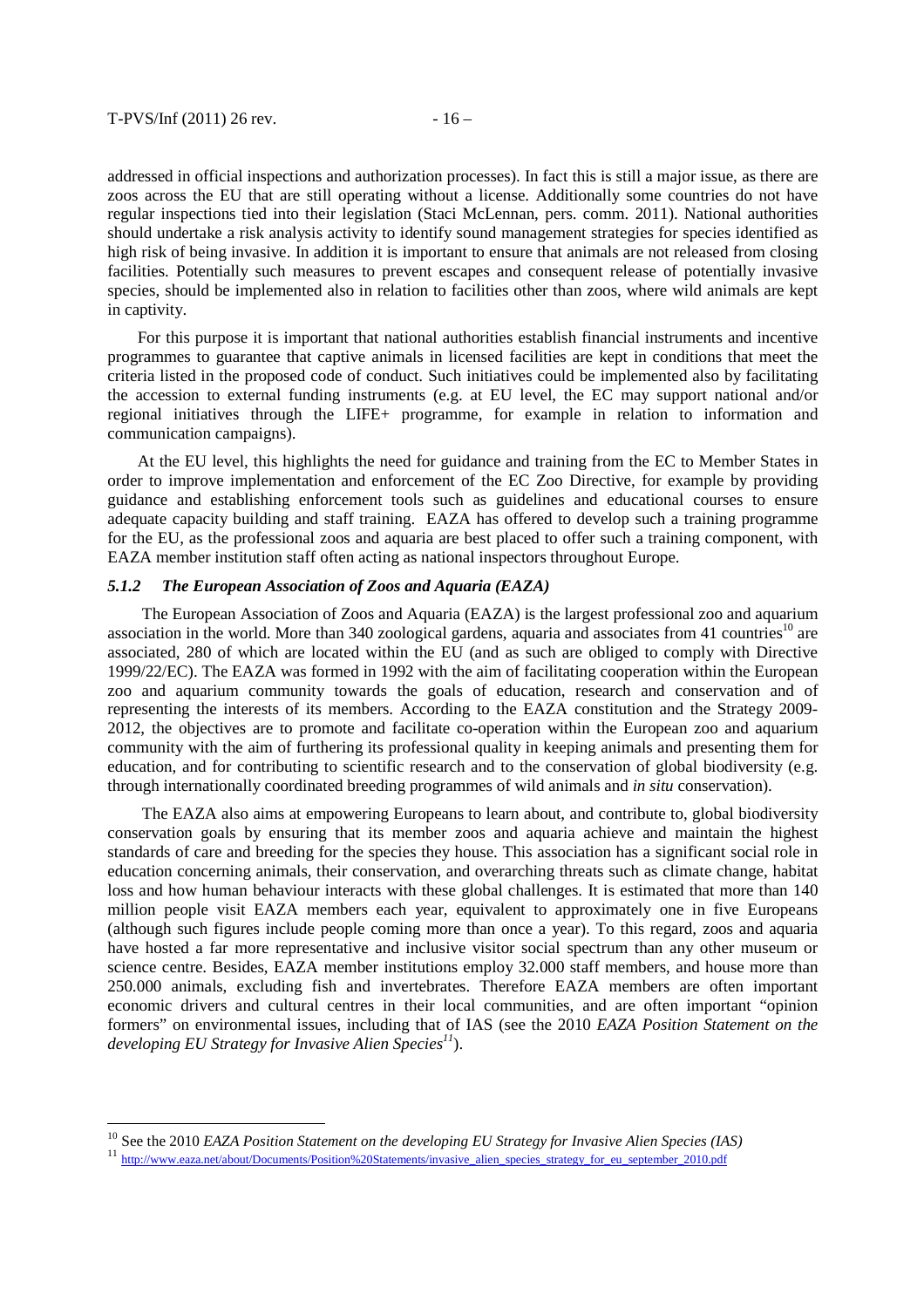#### *5.1.3 The IUCN/SSC Invasive Species Specialist Group*

The Invasive Species Specialist Group (ISSG) is a global network of scientific and policy experts on IAS, organized under the auspices of the Species Survival Commission (SSC) of the International Union for Conservation of Nature (IUCN). The ISSG promotes and facilitates the exchange of IAS information and knowledge across the globe and ensures the linkage between knowledge, practice and policy so that decision making is informed. Indeed, the three core activity areas of the ISSG are information exchange, networking and provide policy and technical advice, particularly to European institutions (i.e. EC) in the context of *European Strategy on IAS* development. The ISSG was established in 1994 and has currently approximately 200 core members from over 40 countries and a wide informal global network of over 2000 conservation practitioners and experts who contribute to its work.

The ISSG is currently contributing to the development of early warning and rapid response frameworks for biological invasions at both the global level and the local level and has been particularly active in providing assistance and advice in the development and implementation of IAS related codes of conducts. In addition the ISSG is collaborating with the Reintroduction Specialist Group of IUCN on the development of revised IUCN Guidelines on conservation translocations.

#### **ACKNOWLEDGEMENTS**

Many experts contributed to the present document with valuable information and comments on the preliminary draft presented at the 9<sup>th</sup> meeting of the Group of Experts on Invasive Alien Species of the Council of Europe, held in St. Julians (Malta) on 18-20 May 2011. Among them, a special thank you to Melanie Josefsson, Huw Thomas, Wojciech Solarz, Juan Luis Rodriguez Luengo, Jan Plesnik, and Staci McLennan. We would like to thank for their useful comments and insight also Gerald Dick, Mike Maunder, Shyama Pagad and Carola Warner. Finally, a special thank to Eladio Fernández-Galiano, who provided us with very helpful comments and suggestions.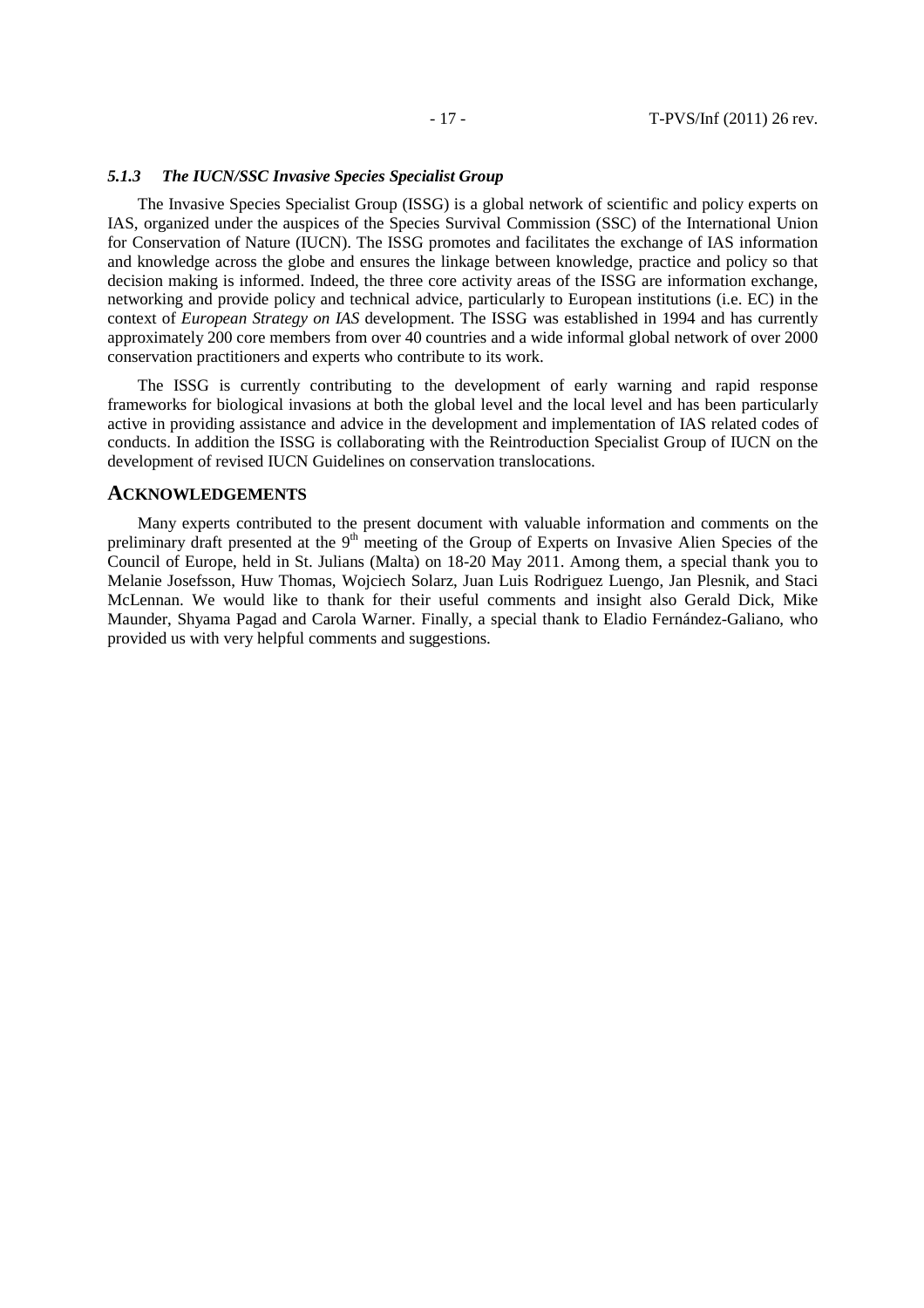# **REFERENCES**

- Bartoszewicz M (2006) NOBANIS Invasive Alien Species Fact Sheet *Procion lotor*. From: Online Database of the North European and Baltic Network on Invasive Alien Species – NOBANIS www.nobanis.org, Date of access 7/7/2011.
- Birkun A (2002) The current status of bottlenose dolphins (*Tursiops truncatus*) in the Black Sea. AC18 Inf.2 ACCOBAMS, Agreement on the Conservation of Cetaceans of the Black Sea, Mediterranean Sea and Contiguous Atlantic Area. First Meeting of the Parties Monaco, 28/02/2002 - 2/03/2002. 43 pp.
- Bullock DJ, North SG, Dulloo ME, & Thorsen M (2002) The impact of rabbit and goat eradication on the ecology of Round Island, Mauritius. In Turning the tide: the eradication of invasive species: 53-63. Veitch, C.R. and Clout, M.N.(eds). IUCN SSC Invasive Species Specialist Group. IUCN. Gland. Switzerland and Cambridge. UK.
- Burridge MJ, & Simmons LA (2003) Exotic ticks introduced into the United States on imported reptiles from 1962 to 2001 and their potential roles in international dissemination of diseases. Veterinary Parasitology 113:289–320
- Clergeau P, & Yésou P (2006) Behavioural flexibility and numerous potential sources of introduction for the sacred ibis: causes of concern in western Europe? Biological Invasions, 8:1381–1388
- Cranswick PA, & Hall C (2010) Eradication of the Ruddy Duck *Oxyura jamaicensis* in the Western Palaearctic: a review of progress and a revised Action Plan 2010–2015. WWT report to the Bern Convention.
- Dejean T, Miaud C, & Ouellet M. (2010) La chytridiomycose: une maladie émergente des amphibiens. Bulletin de la Société Herpétologique de France.134: 27-46.
- Dunn RR, Gavin MC, Sanchez M, & Solomon JN (2006) Pigeon paradox: the dependence of global conservation on urban nature. Conservation Biology 20(6): 1814-1816.
- Essl F, Dullinger S, Rabitsch W, Hulme PE, Hülber K, Jarošík V, Kleinbauer I, Krausmann F, Kühn I, Nentwig W, Vilà M, Genovesi P, Gherardi F, Desprez-Loustau ML, Roques A, & Pyšek P (2011) Socioeconomic legacy yields an invasion debt. Proceedings of the National Academy of Sciences. 108:203-207.
- Fábregas M, Guillén-Salazar F, & Garcés-Narro C (2010) The risk of zoological parks as potential pathways for the introduction of non-indigenous species Biol Invasions 12:3627–3636
- Fitter RSR (1959) The Ark in our Midst. The Story of the Introduced Animals of Britain: Birds, Beasts, reptiles, Amphibians, Fishes. London, Collins.
- Foster KP (1998) Gardens of Eden: exotic flora and fauna in the Ancient Near East, in: Albert, J., Bernhardsson, M. & Kenna, R. (Eds) Transformations of Middle Eastern Environments: legacies and lessons. New Haven, CT, Yale University School of Forestry and Environmental Studies no. 103.
- Galil B (2006) *Caulerpa taxifolia*. In: DAISIE (ed) Handbook of Alien Species in Europe. Invading Nature: Springer Series in Invasion Ecology, Springer, Dordrecht, The Netherlands
- Genovesi P (2005) Eradications of invasive alien species in Europe: a review. Biol Invasions 7:127–133
- Genovesi P, & Shine C (2004) European strategy on invasive alien species. Nature and environment, Council of Europe, 137: 1–66.
- Genovesi P, Bacher S, Kobelt M, Pascal M, & Scalera R (2009) Alien mammals of Europe. In: DAISIE (ed) Handbook of Alien Species in Europe. Invading Nature: Springer Series in Invasion Ecology, Springer, Dordrecht, The Netherlands, Pp. 119-129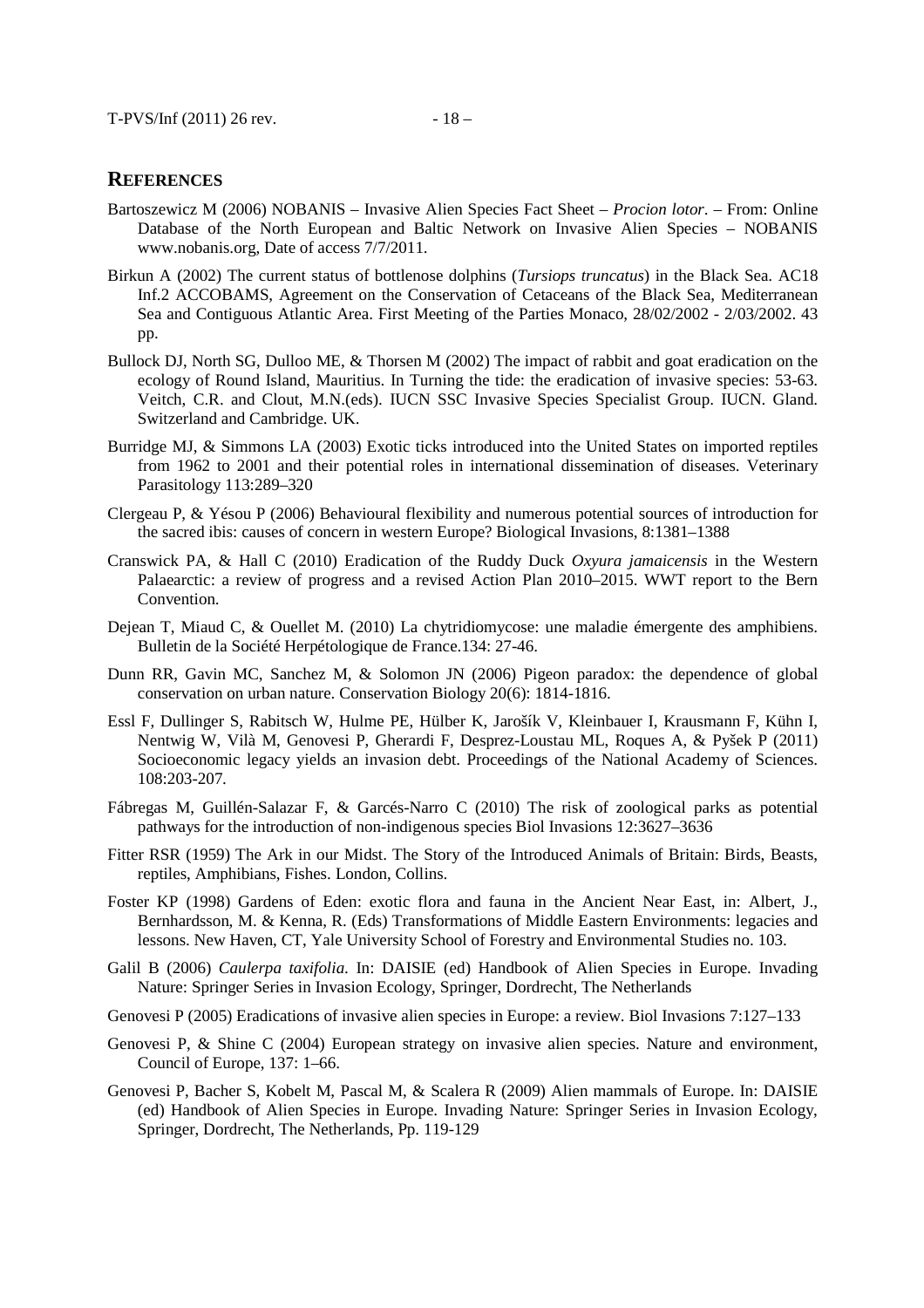- Genovesi P, Scalera R, Brunel S, Solarz W, & Roy D (2010) Towards an early warning and information system for invasive alien species (IAS) threatening biodiversity in Europe. European Environment Agency, Tech. report 5/2010. 52 pp.
- Gippoliti S (2004) Captive-breeding and conservation of the European mammal diversity. Hystrix It. J. Mamm. (n.s.) 15(1): 35-53
- Halford M, Branquart E, Vanderhoeven S, Heemers L, Mathys C, Collin C, Wallens S, & Mahy G (2011) AlterIAS: a LIFE+ project to curb the introduction of invasive ornamental plants in Belgium. Aliens: The Invasive Species Bulletin, 31:36-41.
- Heywood V, & Brunel S (2009) Code of conduct on horticulture and invasive alien plants (Nature and Environment N°155) Council of Europe
- Hughes JD (2003) Europe as Consumer of Exotic Biodiversity: Greek and Roman times. Landscape Research, 28:1,21-31
- Hulme PE (2011) Addressing the threat to biodiversity from botanic gardens. Trends in Ecology and Evolution, 26(4): 168-174.
- Hulme PE, Bacher S, Kenis M, Klotz, S, Kühn I, Minchin D, Nentwig W, Olenin S, Panov V, Pergl J, Pyšek P, Roques A, Sol D, Solarz W, & Vilà M (2008) Grasping at the routes of biological invasions: a framework for integrating pathways into policy. Journal of Applied Ecology. 45: 403–414.
- IUDZG/CBSG (1993) The World Zoo Conservation Strategy: the Role of the Zoos and Aquaria of the World in Global Conservation. Chicago, IL: Chicago Zoological Society.
- Jansson K, Josefsson M & Weidema I (2008) NOBANIS Invasive Alien Species Fact Sheet Branta canadensis. – From: Online Database of the North European and Baltic Network on Invasive Alien Species – NOBANIS www.nobanis.org, Date of access 7/7/2011
- Jiguet F, Doxa A, & Robert A (2008) The origin of out-of-range pelicans in Europe: wild bird dispersal or zoo escapes? Ibis 150(3) : 606-618.
- Kark S, Solarz W, Chiron F, Clergeau P, & Shirley S (2009) Alien birds, amphibians and reptiles of Europe. In: DAISIE (ed) Handbook of Alien Species in Europe. Invading Nature: Springer Series in Invasion Ecology, Springer, Dordrecht, The Netherlands, pp. 105–118.
- Karsten P (2010) Public and Private Sector Collaboration to Preserve Biodiversity in Aviculture. In: Dick G (2010) Biodiversity is Life. Proceedings of the 65th WAZA Annual Conference. Cologne/Köln 17– 21 October 2010
- Kettunen M, Genovesi P, Gollasch S, Pagad S, Starfinger U, ten Brink P, & Shine C (2009) Technical support to EU strategy on invasive species (IAS) - Assessment of the impacts of IAS in Europe and the EU (Final draft report for the European Commission). Institute for European Environmental Policy (IEEP), Brussels, Belgium)
- Kluser S, Giuliani G, De Bono A, & Peduzzi P (2004) *Caulerpa taxifolia*, a growing menace for the temperate marine environment. Environment Alert Bulletin, UNEP, January 2004.
- Kraus F (2009) Alien reptiles and amphibians: a scientific compendium and analysis. New York: Springer.
- Macdonald D & Burnham D (2010) The state of Britain's mammals a focus on invasive species. People's Trust for Endangered Species
- Maunder M & Byers O (2005) The IUCN Technical Guidelines on the management of ex situ populations for conservation: reflecting major changes in the application of ex situ conservation. Oryx 39 (1): 1-4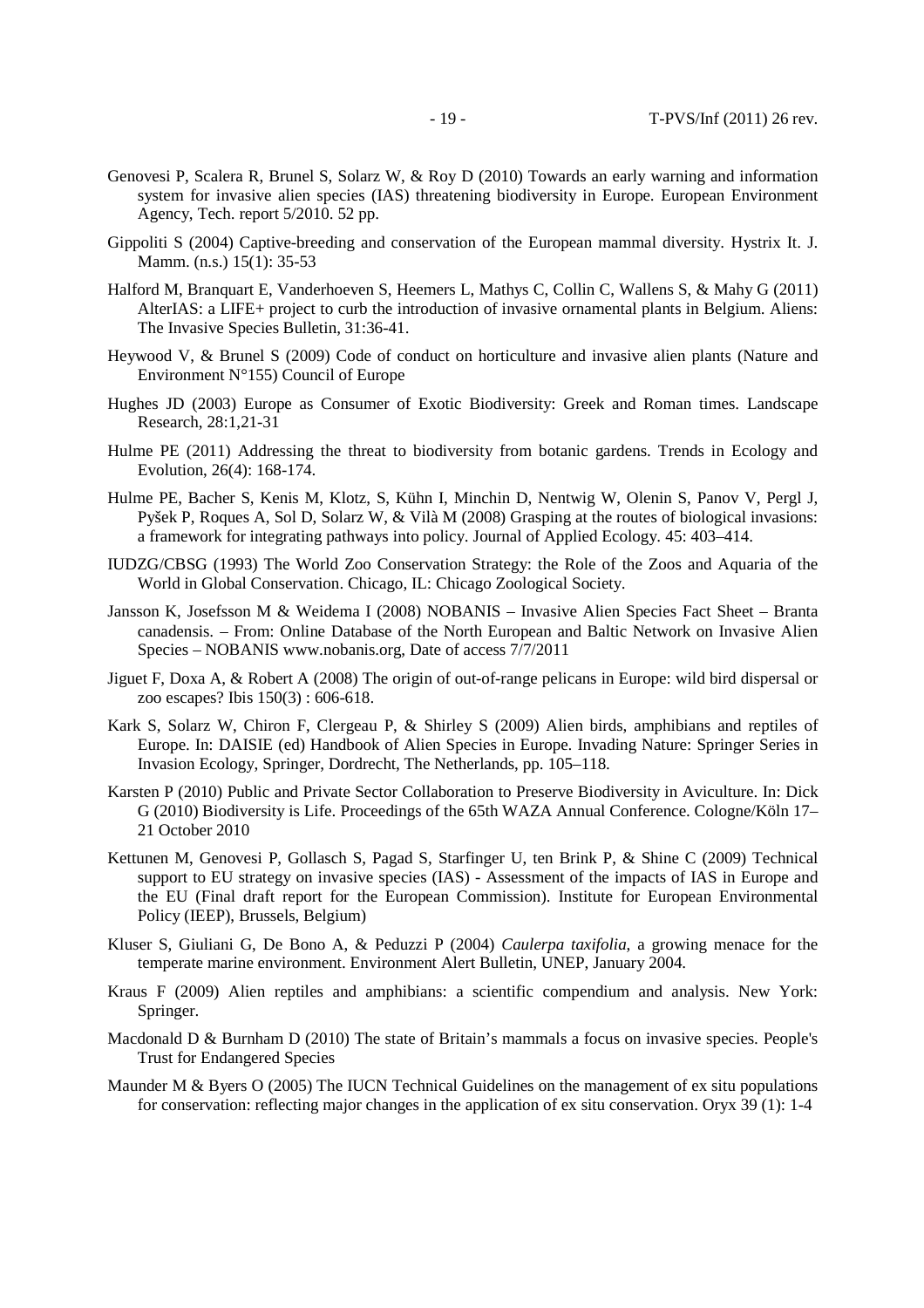- Miller C, Kettunen M, & Shine C (2006) Scope Options for EU Action on Invasive Alien Species (IAS). Final report for the European Commission. Institute for European Environmental Policy (IEEP), Brussels, Belgium.
- Muñoz-Fuentes V, Green AJ, Sorenson MD, Negro JJ, & Vila C (2006) The ruddy duck *Oxyura jamaicensis* in Europe: natural colonization or human introduction? Molecular Ecology 15 (6):1441-1453
- Niemiera AX, & Von Holle B (2009) Invasive Plant Species and the Ornamental Horticulture Industry. In Management of Invasive Weeds, Inderjit (ed.) Springer, New York, NY. pp. 167-187.
- Nummi P (2010) NOBANIS Invasive Alien Species Fact Sheet *Castor canadensis*. From: Online Database of the North European and Baltic Network on Invasive Alien Species – NOBANIS www.nobanis.org, Date of access 10/4/2011.
- Padilla DK, & Williams SL (2004) Beyond ballast water: aquarium and ornamental trades as sources of invasive species in aquatic ecosystems. Frontiers in Ecology and the Environment 2: 131–138.
- Pascal M, Lorvelec O, & Vigne JD (2006) Invasions biologiques et extinctions. 11000 d'histoire des vertébrés en France. Quae-Belin Editions.
- Perry D, & Perry G (2008) Improving interactions between animal rights groups and conservation biologist. Conservation Biology 22:27–35.
- Reeves R, & Notarbartolo di Sciara G (eds) (2006) The status and distribution of cetaceans in the Black Sea and Mediterranean Sea. IUCN Centre for Mediterranean Cooperation, Malaga, Spain. 137 pp.
- Rose M (2010) World's First Zoo Hierakonpolis, Egypt. Archaeology. A publication of the Archaeological Institute of America 63(1)2010. www.archaeology.org/1001/topten/egypt.html
- Scalera R, & Zaghi D (2004) Alien species and nature conservation in the EU. The role of the LIFE program. LIFE Focus. European Commission, Bruxelles. Pp.60.
- Shine C, Kettunen M, Genovesi P, Essl F, Gollasch S, Rabitsch W, Scalera R, Starfinger U, & ten Brink P (2010) Assessment to support continued development of the EU Strategy to combat invasive alien species. Draft Final Report for the European Commission. Institute for European Environmental Policy (IEEP), Brussels, Belgium.
- Thissen JBM, & Hollander H (1996) Status and distribution of mammals in The Netherlands since 1800. Hystrix. (N.S.) 8 (1-2): 97-105.
- Trujillo D (2009) Campaña de control del murciélago frugívoro egipcio *Rousettus aegyptiacus* (Geoffroy, 1810) en la isla de Tenerife (años 2008-2009). Área de Medio Ambiente del Cabildo Insular de Tenerife.
- Walker SF, Bosch J, James TY, Litvintseva AP, Valls JAO, Piña S, Garcia G, Rosa GA Cunningham AA, Hole S, Griffiths R, & Fisher MC (2008) Invasive pathogens threaten species recovery programs. Current Biology, 18, R853-R854.
- Zima J & Andera M (1996) A synopsis of the mammals of the Czech Republic. Hystrix (N.S.) 8(1-2):107- 111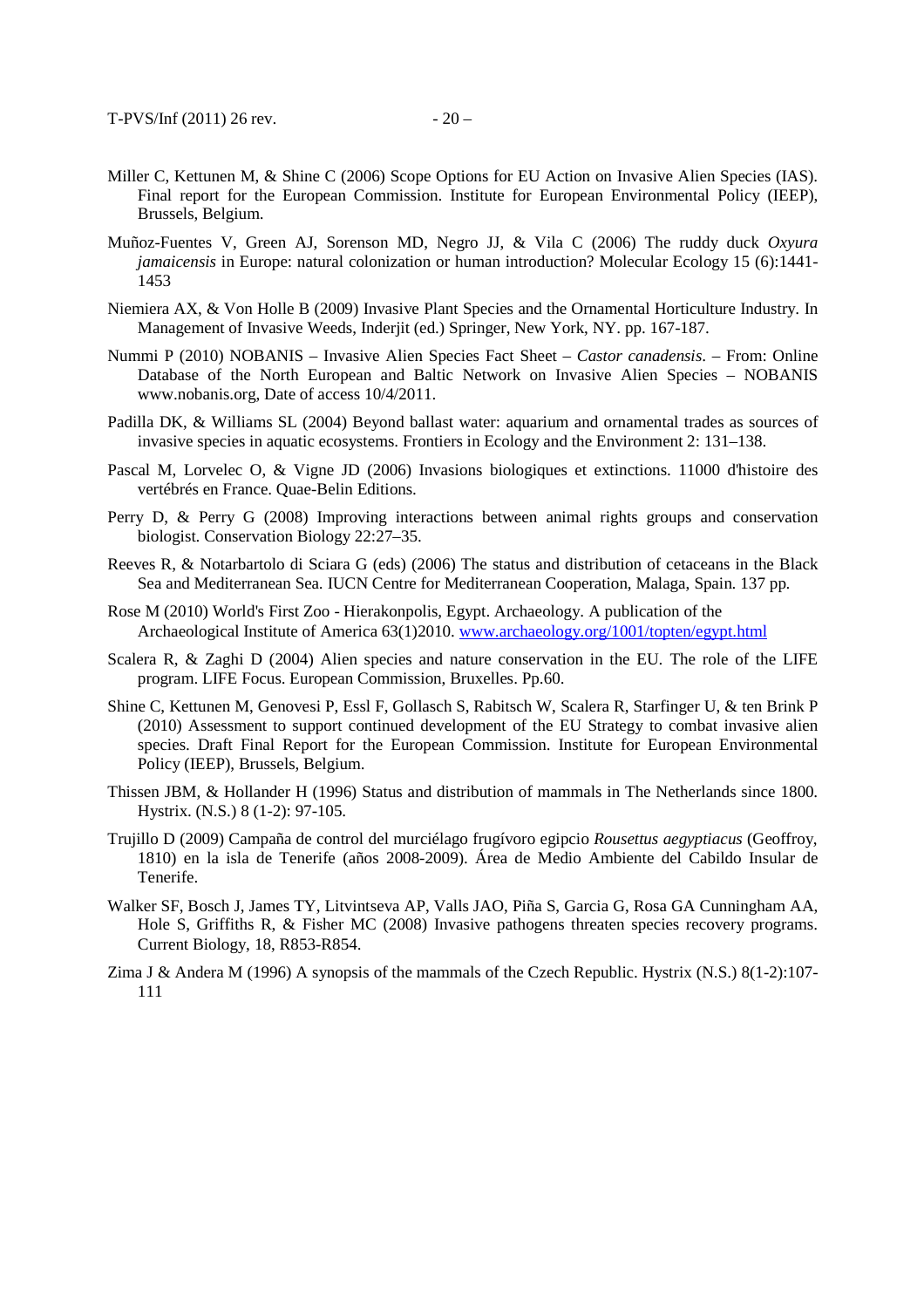# **Appendix**

# **THE EUROPEAN CODE OF CONDUCT**

#### **ON ZOOLOGICAL GARDENS AND AQUARIA AND INVASIVE ALIEN SPECIES**

9 March 2012

Invasive alien species (IAS) are recognised as one of the most important direct drivers of biodiversity loss and ecosystem service changes. Among the possible management strategies, prevention is unanimously acknowledged as the best available option, when feasible. For this reason controlling the key actual or potential entries by means of codes of conduct or similar "incitative" voluntary instruments is considered the most effective way of tackling the threats from IAS. The validity of this approach is stressed also by the CBD Strategic Plan for Biodiversity 2011–2020 and the recent European Commission Communication "Our life insurance, our natural capital: an EU biodiversity strategy to 2020" [COM(2011) 244 final] according to which "by 2020, invasive alien species and pathways are identified and prioritized, priority species are controlled or eradicated, and measures are in place to manage pathways to prevent their introduction and establishment".

Zoological gardens and aquaria are key players in global conservation programmes, thanks to the living collections of threatened species they manage, their involvement with species recovery and habitat conservation, and their role in public outreach (zoo and aquaria host hundreds of millions of Europeans each year and, as such, can contribute to raising awareness to prevent IAS introductions and spread). At the same time, zoological gardens and aquaria host many potential IAS in their living collections and in some cases have been inadvertently responsible for their introduction into the wild. For this reason, the present code of conduct aims at establishing effective practices for preventing future escapes and the release of potential IAS from zoos and aquaria, particularly among non associated institutions and establishing European zoos as active educators and interpreters on the impacts of IAS to European society.

For additional details see annexed report, including the rationale and other additional information for a European code of conduct for zoological gardens and aquaria and IAS.

On the basis of the comments above, five recommendations have been identified for zoological gardens and aquaria in Europe:

- 1. Adopt effective preventative measures to avoid unintentional introduction and spread of IAS;
- 2. Take into account the risks of IAS introductions in all wildlife and habitat management projects;
- 3. Proactively engage in awareness raising and outreach activities focusing on IAS and their impacts;
- 4. Adopt best practices for supporting early warning and rapid response system for IAS;
- 5. Be aware of all relevant regulations concerning zoological gardens and aquaria and IAS.

The recommendations above are to be considered as a fundamental first step needed to encourage voluntary initiatives for zoological gardens and aquaria in compliance with the principles of the *European Strategy on IAS*. They have been developed for single institutions of zoological gardens and aquaria (including institutions that are not involved in professional networks and associations) with the objective of ensuring that their living collections do not represent a source of IAS. In addition, the recommendations proposed aim to increase the overall commitment and engagement of zoological gardens and aquaria in relation to their role in conservation, research and education in relation to the urgent need to mitigate the threat of biological invasions.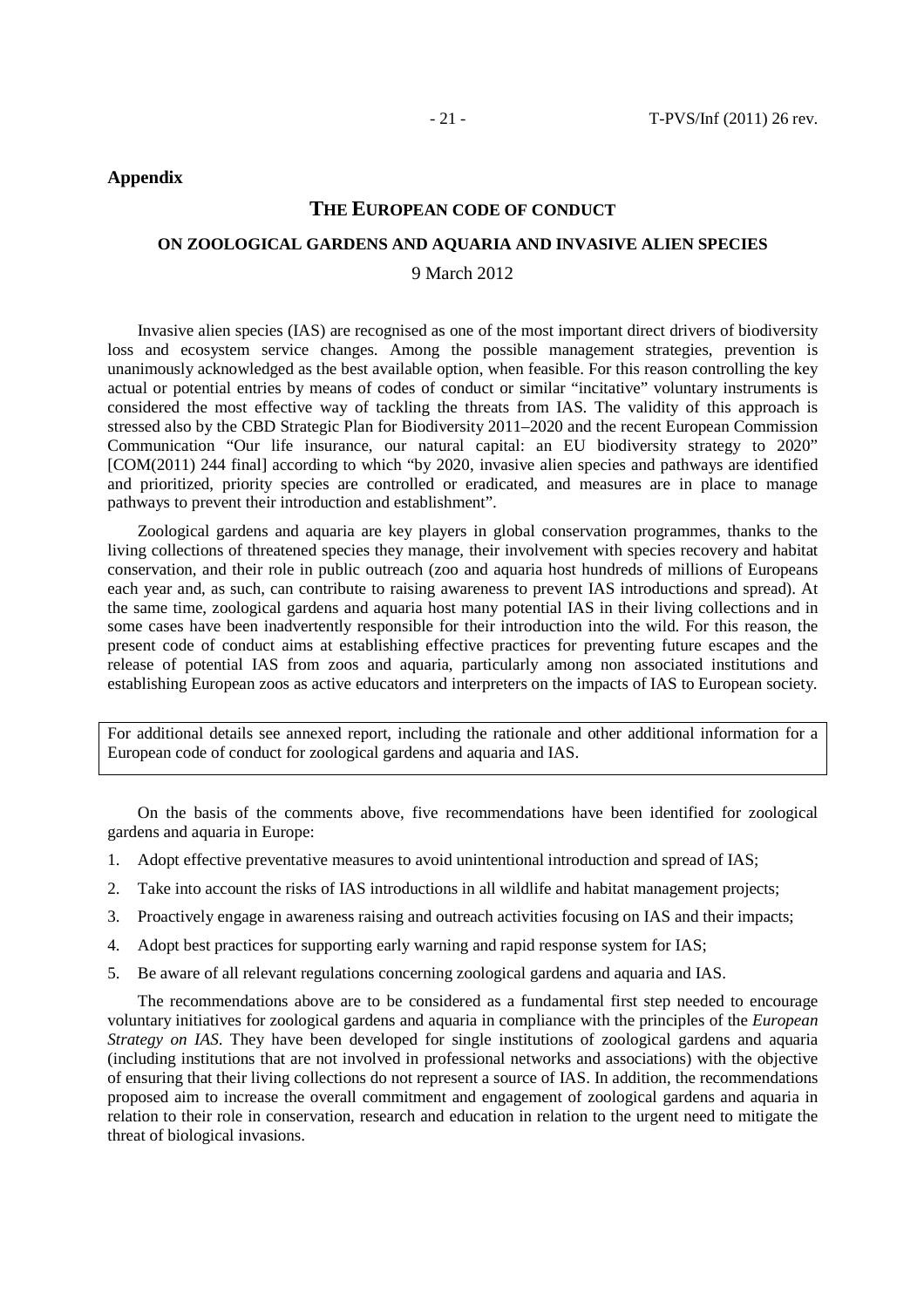-

Details for the implementation of the proposed measures are described below.

# **1. Adopt effective preventative measures to avoid unintentional introduction and spread of IAS**

The variety of episodes of unintentional introductions of IAS from zoological gardens and aquaria shows that some institutions might face challenges in managing their facilities in order to effectively prevent the escape of species (and related diseases) into the wild. For this reason, it is fundamental that each single institution implements appropriate methods to prevent the risk of escapes, paying particular attention to the following measures:

- a) Ensure that structures are designed to prevent the escape of hosted animals and plants, their propagules, their parasites and pathogens (or any other organisms with potentially deleterious impacts on the environment);
- b) Ensure regular maintenance of all containment infrastructures, e.g. cages, aviaries, fences, barriers, etc. by establishing an assessment procedure involving responsible and regular monitoring and inspection of the facilities (e.g. to identify damages to fences, etc.);
- c) Ensure that strict biosafety protocols to reduce risk of pest and pathogen escape (e.g., management response involving quarantine, waste disposal, etc.) are in place, as well as appropriate contingency plans to pre-empt such risks;
- d) Organise dedicated training programmes for the staff of zoos and aquaria to ensure that the personnel understand the possible risks related to the escape or accidental discharge of IAS, including diseases, and that they are adequately trained to prevent such risks;
- e) Remove potential IAS from open displays, e.g. displays without roofs, unless all possible measures to prevent their escape/release have been undertaken;
- f) Before a decision is made to enable a species to move freely throughout the zoo facilities (e.g. in the case of free-flying psittacine birds or birds of prey in flying displays) specific assessments should be undertaken to evaluate whether such species might represent a threat to native species, habitats and ecosystems (also in relation to the spread of diseases or possible injuries between the public and the animal). To this purpose, dedicated quick screening procedures should be undertaken by the zoos, and contingency plans should be in place to capture, control and contain animals in case of escape<sup>12</sup>. Otherwise effective techniques should be adopted to reduce the invasive potential of the species kept in open displays (e.g. by releasing only males, or by restricting permanently or temporarily the ability of birds to fly, through wing clipping or other suitable methods, whenever feasible and appropriate, in accordance with animal health and welfare regulations and best practices);
- g) Given the growing role of plant collections in many zoos and aquaria, including those used for food (e.g. birds seeds), environmental enrichment, exhibit/tank design and environmental education, it is important to ensure that the use of invasive plants which may spread to adjacent natural areas is avoided. As an alternative, non-invasive, possibly native, plants that are aesthetically and horticulturally suitable in the region should be identified and used to replace known or potential IAS;
- h) Consider the planning of strict monitoring and appropriate management measures to prevent the accidental introduction into the environment of species that are potentially invasive, such as plants used in zoos and aquaria infrastructures by garden designers and landscape architects, or algae and other organisms used in aquaria (and other similar facilities) for ornamental purposes. Also, in

<sup>&</sup>lt;sup>12</sup> Note that in the UK, it would be an offence to allow a non-native animal (that was not already ordinarily resident in a wild state) to escape from captivity. The legislation contains a defence if all reasonable steps were taken to prevent escape, which clearly would provide a legal incentive/encouragement adopt these good practices. Other similar legislation might exist in other European countries, and the EU is developing an *ad hoc* legislation on invasive species that might provide additional provision in this regard.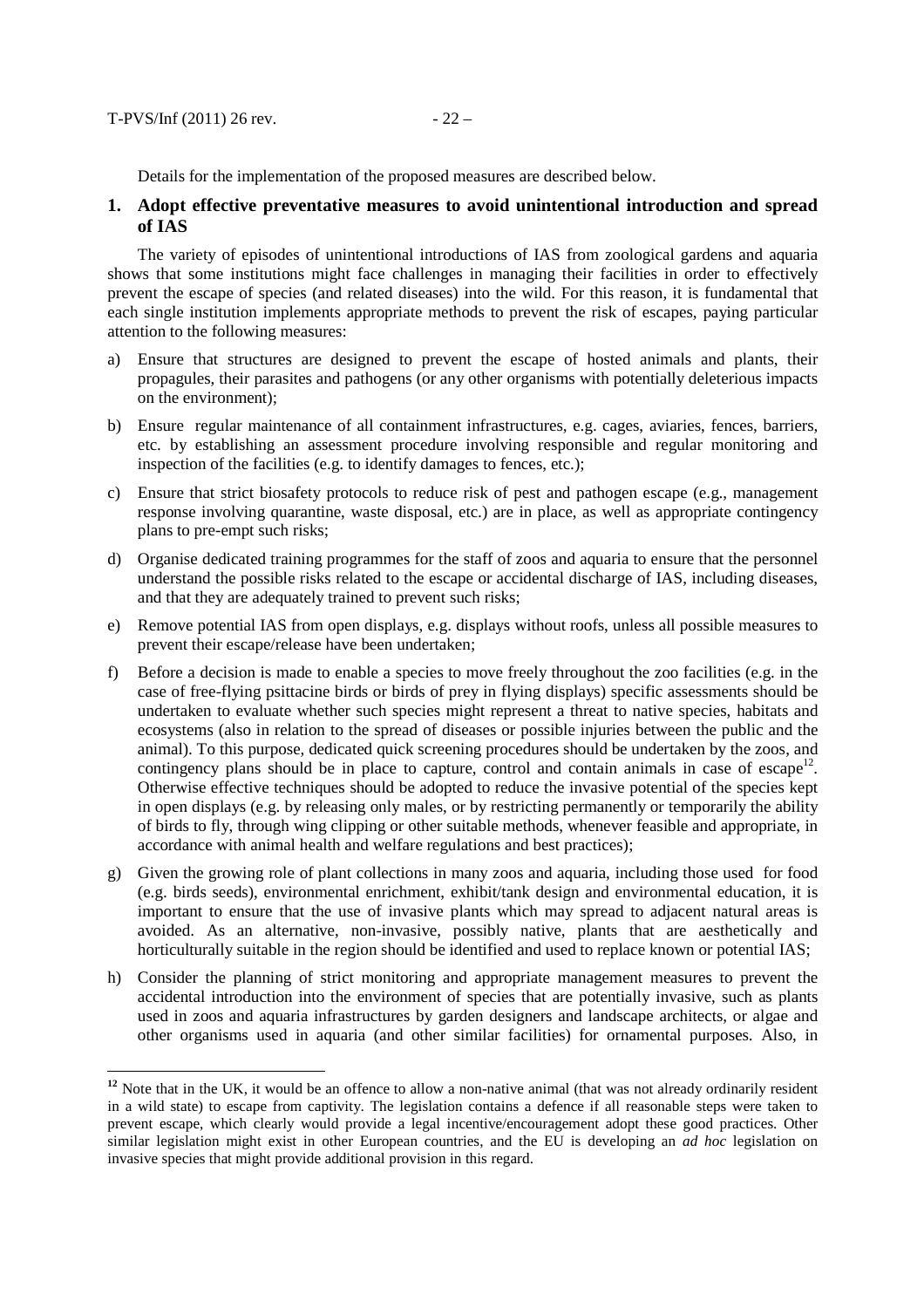relation to the potential threat by invasive alien species of plants, refer to the *European Code of Conduct for Botanic Gardens on Invasive Alien Species <sup>13</sup>* whenever appropriate;

- i) Prevent the risk of escapes of species used as live food, for example by considering the origin of such species (i.e. promoting the use of live food of native origin);
- j) Ensure that water from enclosures and aquaria (or any other water body included in the zoo) is not released into the natural environment without being adequately screened and/or treated (e.g. sterilised) as necessary;
- k) Establish policies that regulate the acquisition, ownership and disposition of non-native, potentially invasive organisms. Ensure that species kept in captivity are not sold or otherwise distributed to the general public (e.g. exceptions based on register of "reliable buyers" might be considered), and that systems are in place to minimise the risks of theft, malicious damage or release of animals by visitors or other non authorised people;
- l) Undertake regular emergency planning to reduce the risk of escape during catastrophic events such as extreme weather conditions, fire, flood or earthquake;
- m) Include collection disposition as part of the planning for the closure of any zoo.

# **2. Take into account the risks of IAS introductions in all wildlife and habitat management projects**

Captive breeding, reintroduction and translocations are invaluable conservation practices that are helping threatened species to recover from the risk of local or global extinction. Nevertheless such conservation measures might carry an associated risk of inadvertently introducing IAS (and related diseases and pathogens) into the wild. Such introductions might have severe negative direct ecological impacts on native species, for example through predation or competition dynamics, and in some cases might affect the genetic integrity of native populations (with potentially undesired effect on the adaptations of the affected species to the local ecological conditions). In some cases the release of such species and their pathogens can compromise the success of the conservation measures themselves. For this reason it is crucial that *ex situ* and *in situ* conservation initiatives implemented or supported by zoological gardens and aquaria are rigorously based on globally recognised guidance documents, such as the *IUCN Guidelines for Reintroductions and other Conservation Translocations*.

# **3. Proactively engage in awareness raising and outreach activities focusing on IAS and their impacts**

A major contribution of zoological gardens and aquaria in relation to the IAS issue lies in the high educational role which characterises such institutions. Education, information and awareness-raising activities are needed to influence and change the behaviour of the target audience and facilitate choices to reduce IAS risks related to intentional and unintentional introductions of animals and plants into the wild. Considering that many IAS are quite frequently exhibited in zoos, such institutions can provide an excellent opportunity to raise awareness among the visiting public about the ecological harm associated with the release of such IAS into the wild. It is interesting to note that the educational dimension can be twofold: 1) it can educate people about the threat that exotic species pose to native species and habitats if introduced into the wild outside their natural range; 2) it may contribute to illustrate how exotic species may be threatened in their own native range by other IAS. The overall goal should be to discourage IAS to be kept as pets outside professional and legally inspected institutions.

-

<sup>&</sup>lt;sup>13</sup> Vernon Heywood and Suzanne Sharrock. 2012. European Code of Conduct for Botanic Gardens on Invasive Alien Species. Council of Europe. Document T-PVS/Inf (2012)1.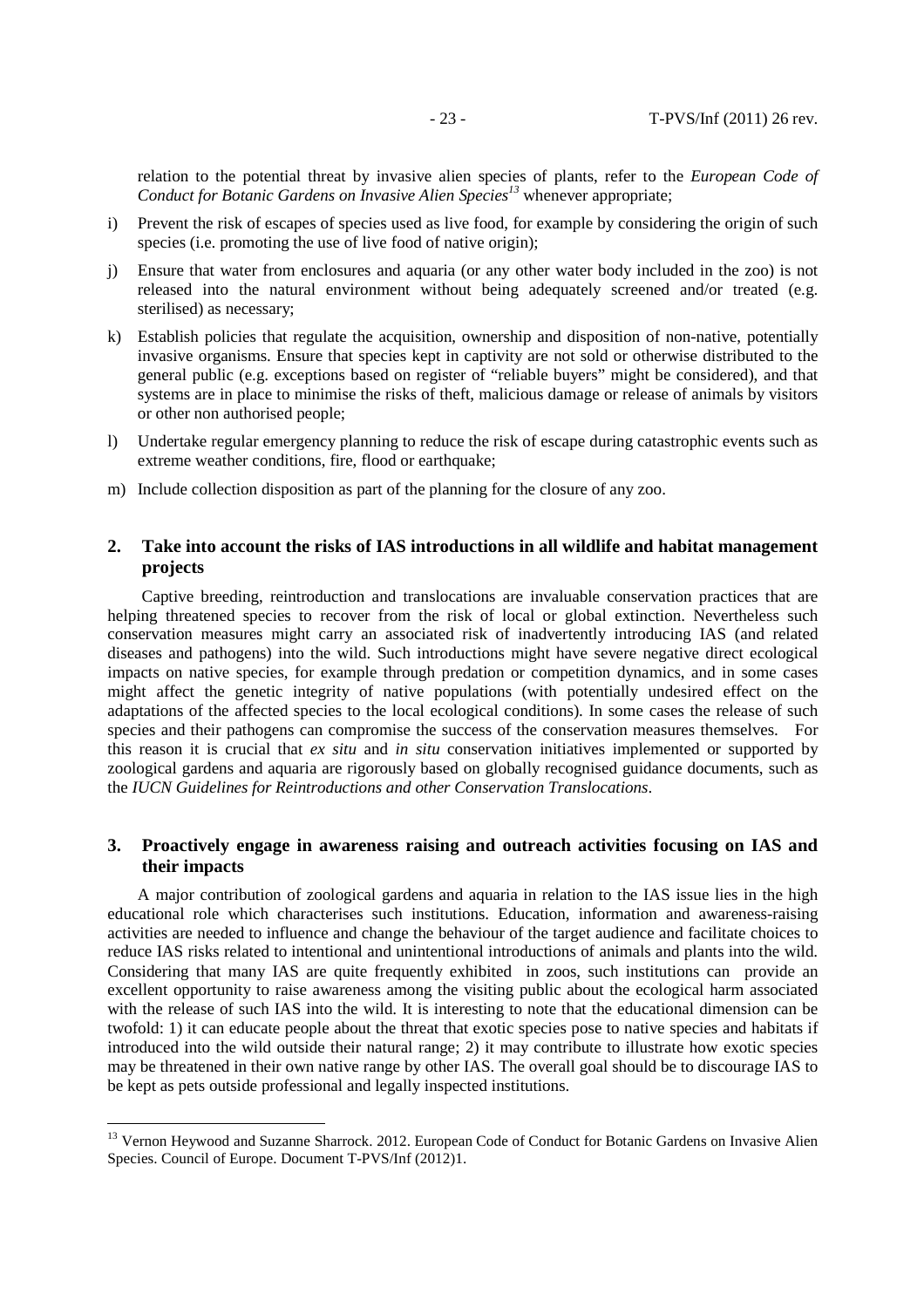In regard to education, information and awareness-raising activities, the suggested key recommendations are:

- a) Promote an understanding of the value of biodiversity and ecosystem services and the important risks posed to society and biodiversity by IAS;
- b) Promote information activities to inform visitors on which of the exhibited species are native to an area and which are not, and on their actual and potential impact in the relevant introduction range e.g. through temporary or permanent exhibitions and dedicated panels, guides, etc.;
- c) Provide information on IAS, e.g. origin, main pathways, and ecological and socio-economic impacts, both to warn zoo personnel about the potential risk of IAS within their animal collection and to raise awareness amongst the public about the risk of releasing them into the wild;
- d) Ensure that an explanation is provided to the public advising the risk associated with the IAS and their function in the facility;
- e) Promote the distribution of information about the invasiveness in other biogeographic regions of native species hosted within the relevant facility;
- f) Support awareness raising activities (e.g. seminars, dedicated campaigns, etc.) to inform visitors on the general issue of IAS, to encourage preventative measures against the escape and release of IAS into the wild (e.g. by hosting programmes on the importance of not releasing pets into the wild);
- g) Circulate information on legislation and best practices among the public, e.g. by explaining specific ways to enable compliance with simple, clear and logical messages tailored for a wider audience;
- h) Use an eradication or control programme to communicate information on what different stakeholders can do to reduce the chance of future incursions (e.g. when such programmes are Government led it would be important to engage with any relevant national IAS policy initiatives);
- i) Involve interest groups and appropriate media channels in the design and dissemination of public awareness materials, including information on success stories and practical ways to reduce risks.
- j) Develop educational toolkits for selected audiences (e.g. schools) to raise awareness on the issue.

# **4. Adopt best practice for supporting early warning and rapid response system for IAS**

The effective implementation of measures against the ecological and socio-economic threat from IAS needs to be supported by all main societal sectors involved in activities directly or indirectly involved in the movement, release, detection and management of IAS. In this context zoological gardens and aquaria can play a pivotal role as key stakeholders. In particular, a major contribution would be offered by the following activities:

- a) Establish and implement an early warning system aimed at informing promptly the competent authorities about each case of escape;
- b) Develop contingency plans in collaboration with relevant conservation and environmental agencies to prevent the spread into the wild of IAS of hosted animals which might eventually escape from the facilities, including clear information on the established chain of responsibility and consider the need to engage in training in relevant conservation skills;
- c) Ensure that all escapes are recorded and relevant detailed reports made (e.g. to national or European authorities) and support specific and comprehensive analysis regarding IAS originated by escapes/releases from zoological gardens and aquaria in Europe;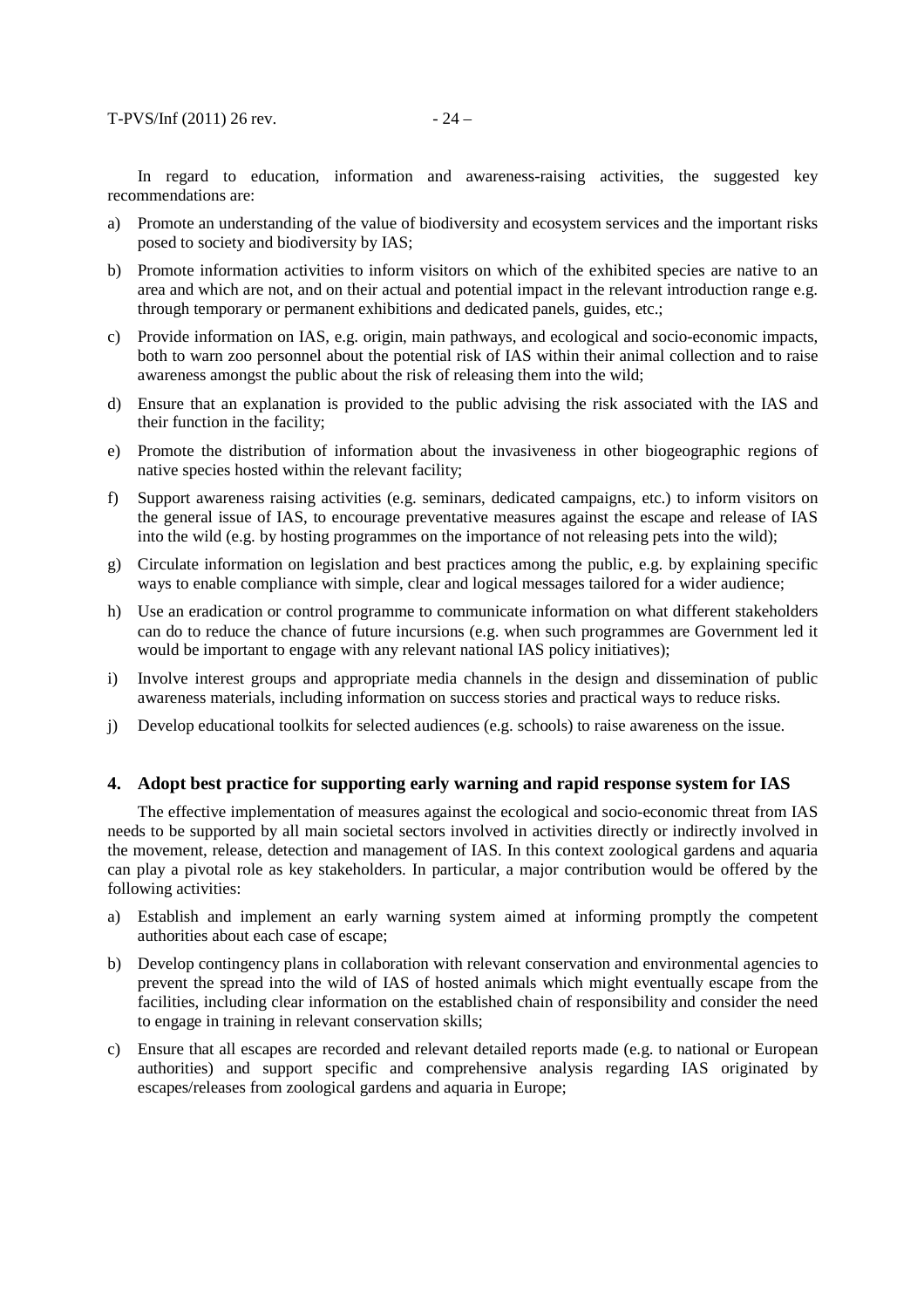- d) Consider the introduction of a registry and related marking scheme for all animals kept in captivity to guarantee that they can be identified when they escape<sup>14</sup>;
- e) Promote reporting and rapid response to animals and plants escaped in the wild, and consider participating in developing, implementing or supporting regional, national or local early warning systems for immediate reporting and control;
- f) Consider networking with regional and national groups of IAS experts, and collaborating with national policy framework initiatives, in order to promote an effective exchange of information on invasive alien species.
- g) Consider involving the public and relevant interest groups in monitoring activities, with appropriate training and information materials, and implement targeted awareness-raising activities to increase the chances of early detection of new IAS and build understanding of why eradication may be necessary. Actively encourage the scientific and research community to support these efforts by ensuring prompt circulation of relevant information. To this regard it is important to engage or work with any national IAS policy frameworks and initiatives which may also have alert species systems, public reporting/citizen science programmes etc (e.g. as it is being done in UK where a IAS public awareness display is also being developed with Bristol Zoo. In such cases, the link with the national policy framework is important to avoid fragmentation and give the public consistent messages).
- h) Encourage initiatives, in collaboration with the relevant authorities, aimed at providing temporary or permanent facilities to prevent the spread of IAS, e.g. by establishing rescue centres to host otherwise unwanted/abandoned animals (particularly pets) or for animals removed from the wild whenever suppression is not a feasible option in eradication/control programmes;
- i) Strengthen the support to the conservation of wild populations threatened by the presence of IAS in their natural habitat, in the light of future reintroduction/translocation programmes in accordance with the *IUCN Guidelines for Reintroductions and other Conservation Translocations*;
- j) Actively promote and engage in research activities on IAS and their impact (e.g. considering all ecological and socio-economic affected aspects), useful to design effective management programmes, also in the light of future reintroduction programmes of the affected native species and relevant habitat restoration activities;
- k) Supporting dedicated IAS management programs encompassing research, education and management initiatives;
- l) Develop partnerships with international organisations such as the IUCN/SSC Invasive Species Specialist Group (ISSG) e.g. under the form of a Memorandum of Understanding for assistance and advice on IAS related issues. Similarly to other conservation campaigns such partnership could be supported by the Council of Europe (an example is the European Carnivore Campaign ran by the EAZA).

# **5. Be aware of all relevant regulations concerning zoological gardens and aquaria and IAS**

a) Be fully aware of and comply with all relevant laws and regulations relating to the management of animals in zoological gardens and aquaria (e.g. the legislation enforced by the EU Member States for

-

 $14$  This point is already covered in the EU Zoos Directive in relation to record keeping. For example the Spanish legislation foresees the keeping of a dedicated register of animals and relative identification system (see art. 6 of Law no. 31/2003, on the conservation of wildlife in zoological parks)